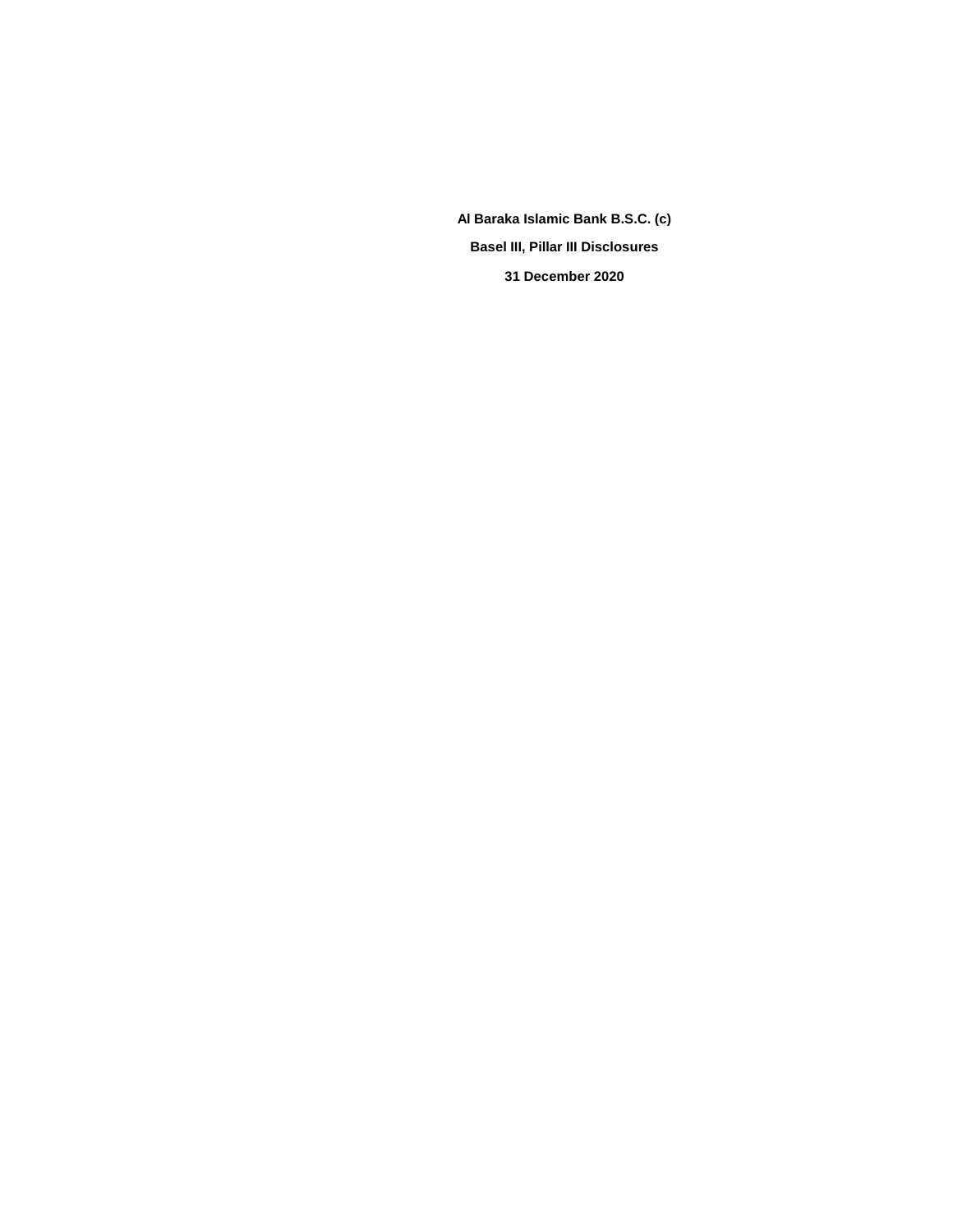Basel III, Pillar III Disclosures for the year ended 31 December 2020

|              |                        | Page                                                  |    |
|--------------|------------------------|-------------------------------------------------------|----|
| $\mathbf 1$  |                        | <b>INTRODUCTION</b>                                   | 3  |
| $\mathbf{2}$ |                        | <b>CAPITAL ADEQUACY</b>                               | 3  |
| 3            | <b>RISK MANAGEMENT</b> |                                                       |    |
|              | a)                     | <b>Credit risk</b>                                    | 8  |
|              | b)                     | <b>Market risk</b>                                    | 17 |
|              | c)                     | <b>Equity of Investment Accountholders</b>            | 22 |
|              | d)                     | Off-balance sheet equity of Investment Accountholders | 29 |
|              | $\mathbf{e})$          | <b>Liquidity risk</b>                                 | 32 |
| 4            |                        | <b>OTHERS</b>                                         | 33 |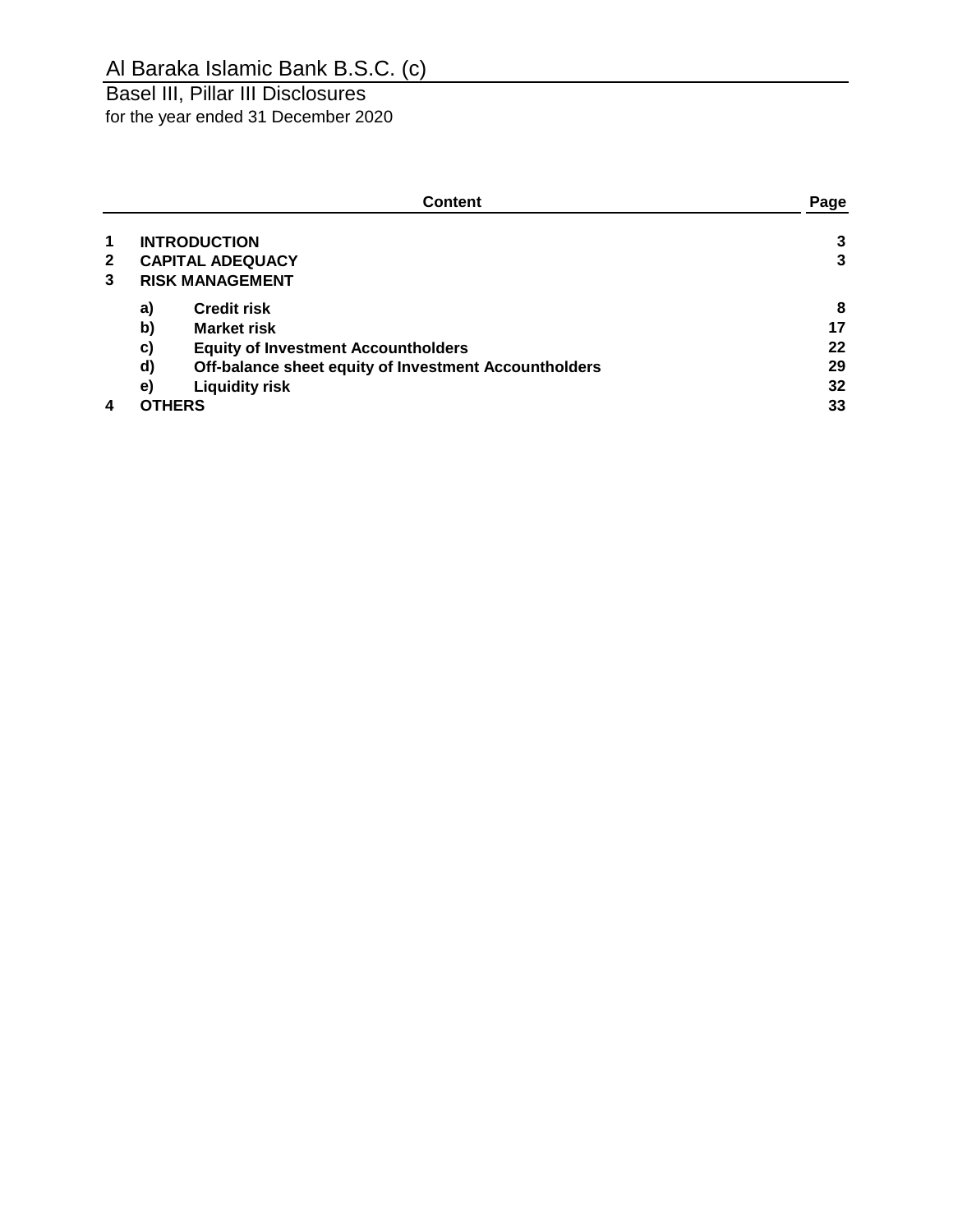Basel III, Pillar III Disclosures for the year ended 31 December 2020

## **1 INTRODUCTION**

Al Baraka Islamic Bank B.S.C. (c) (the "Bank") is a closed shareholding company incorporated in the Kingdom of Bahrain on 21 February 1984. The Commercial Registration of the Bank was renewed on 7 January 2008 to change the status from exempt closed joint stock company to closed joint stock company. The Bank operates under a Retail Bank's license number RB/025 issued by the Central Bank of Bahrain (CBB). The Bank has six commercial branches in the Kingdom of Bahrain.

The principal activities of the Bank and its subsidiary (the "Group") are taking demand, saving and investment accounts, providing Murabaha finance, Ijara financing and other Shari'a compliant forms of financing as well as managing investors' money on the basis of Mudaraba or agency for a fee, providing commercial banking services and other investment activities. The Bank's registered office is at Bahrain Bay, P.O. Box 1882, Manama, Kingdom of Bahrain.

For details on the Group's subsidiary as of 31 December 2020, refer note 2 of the consolidated financial statements of the Group.

The public disclosures under this section have been prepared in accordance with the Central Bank of Bahrain ("CBB") requirements outlined in its Public Disclosure Module ("PD"), Section PD-3: Public Disclosure requirements, CBB Rule Book, Volume II for Islamic Banks.

## **2 CAPITAL ADEQUACY**

To assess its capital adequacy requirements in accordance with the CBB requirements, the Group adopts the standardised approach for its credit risk, basic indicator approach for its operational risk and standardised measurement approach for its market risk. The CBB capital adequacy requirement is minimum accepted level for capital adequacy. The credit committee of the Group identify and approve assets suitable for funding by equity of Investment Accountholders ("IAH").

For the purpose of computing the Capital Adequacy Ratio ("CAR") and preparation of the PIRI form, the Group's financial subsidiary (Al Baraka Bank (Pakistan) Limited) and significant investment Itqan Capital Company are consolidated as per the requirement of the CA Module. As a result of consolidation of Itqan Capital for regulatory purposes, the amounts in certain tables within the quantitative disclosures might not match the amounts reported in the consolidated financial statements of the Group.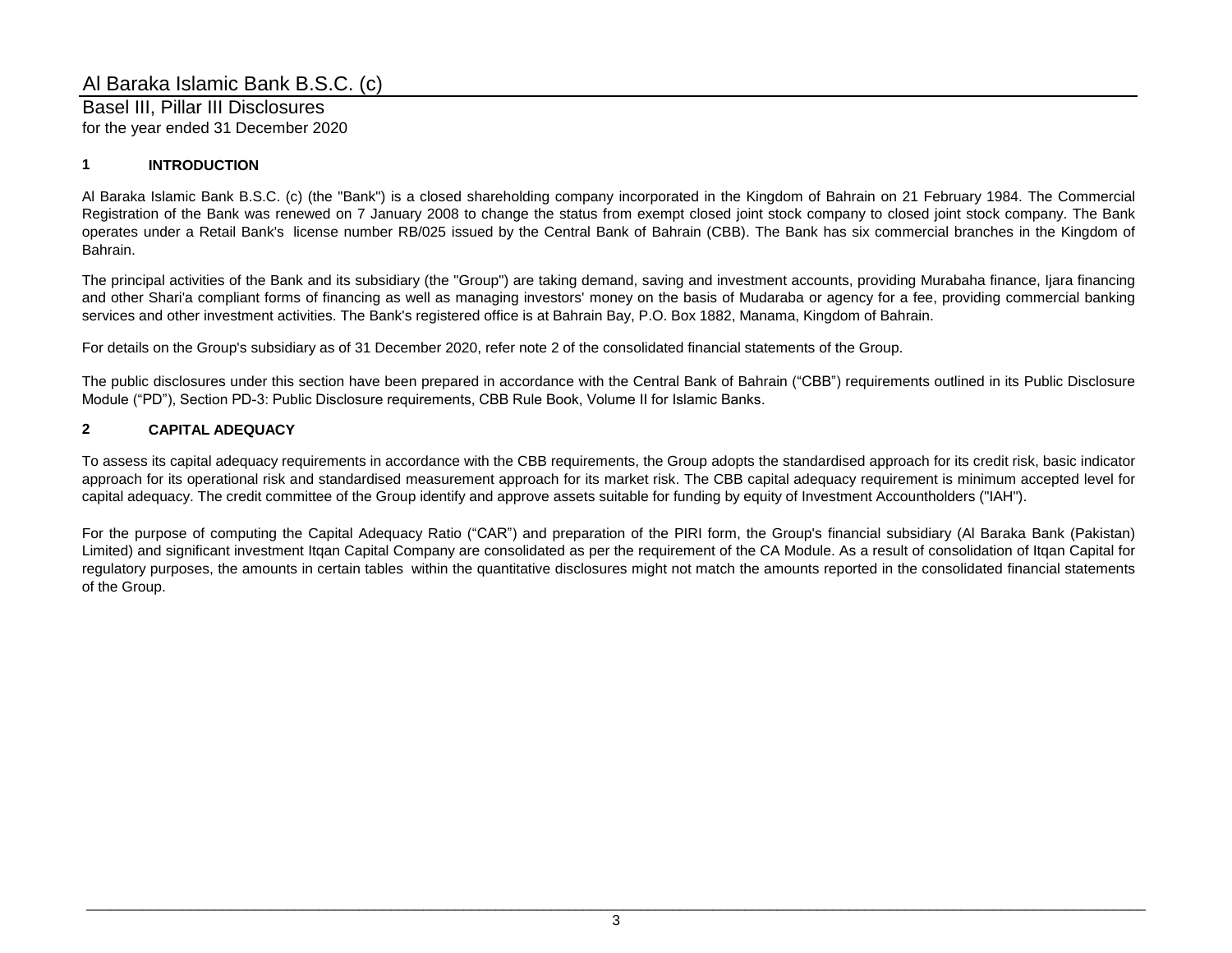Basel III, Pillar III Disclosures for the year ended 31 December 2020

## **2 CAPITAL ADEQUACY (continued)**

## **Table – 1. Capital structure**

The following table summarises the eligible capital after deductions for Capital Adequacy Ratio (CAR) calculation in accordance with Basel III requirements as of:

|                                                             | 31 December 2020 |                   |                   | 31 December 2019 |            |            |  |
|-------------------------------------------------------------|------------------|-------------------|-------------------|------------------|------------|------------|--|
|                                                             | CET <sub>1</sub> | AT1               | Tier <sub>2</sub> | CET <sub>1</sub> | AT1        | Tier 2     |  |
|                                                             | US \$ '000       | <b>US \$ '000</b> | <b>US \$ '000</b> | US \$ '000       | US \$ '000 | US \$ '000 |  |
| <b>Common Equity Tier 1 (CET1)</b>                          |                  |                   |                   |                  |            |            |  |
| Issued and fully paid ordinary shares                       | 136,458          |                   |                   | 136,458          |            |            |  |
| General reserves                                            | 8,687            |                   |                   | 8,687            |            |            |  |
| <b>Statutory reserves</b>                                   | 23,831           |                   |                   | 23,228           |            |            |  |
| Retained earnings                                           | (15, 844)        |                   |                   | (17,681)         |            |            |  |
| Current cumulative net income/ (losses)                     | 3,462            |                   |                   | 936              |            |            |  |
| Unrealized gains and losses on available for sale           |                  |                   |                   |                  |            |            |  |
| financial instruments                                       | 1,121            |                   |                   | (1,645)          |            |            |  |
| Gains and losses resulting from converting foreign currency |                  |                   |                   |                  |            |            |  |
| subsidiaries to the parent currency                         | (36, 345)        |                   |                   | (34, 720)        |            |            |  |
| Other reserves                                              | (94)             |                   |                   | (59)             |            |            |  |
| Total CET1 capital before minority interest                 | 121,276          |                   |                   | 115,204          |            |            |  |
| Minority interest in banking subsidiaries                   | 13,471           |                   |                   | 13,267           |            |            |  |
| Total CET1 capital prior to regulatory adjustments          | 134,747          |                   |                   | 128,471          |            |            |  |
| Less:                                                       |                  |                   |                   |                  |            |            |  |
| Goodwill                                                    | 31,133           |                   |                   | 31,585           |            |            |  |
| Intangible other than mortgage servicing rights             | 6,039            |                   |                   | 4,230            |            |            |  |
| Deferred tax assets                                         | 11,575           |                   |                   | 15,314           |            |            |  |
| Total CET 1 capital after the regulatory                    |                  |                   |                   |                  |            |            |  |
| adjustments above (CET 1a)                                  | 86,000           |                   |                   | 77,342           |            |            |  |
| Other Capital (AT1 & T 2)                                   |                  |                   |                   |                  |            |            |  |
| Instruments issued by parent company                        |                  | 111,000           |                   |                  | 111,000    |            |  |
| Instruments issued by banking subsidiaries to third parties |                  | 132               | 4,541             |                  | 145        | 7,348      |  |
| Expected Credit Losses (ECL) Stages 1 & 2                   |                  |                   | 7,303             |                  |            | 6,240      |  |
| Total Available AT1 & T2 Capital                            |                  | 111,132           | 11,844            |                  | 111,145    | 13,588     |  |
| <b>Total CET 1 Capital</b>                                  | 86,000           |                   |                   | 77,342           |            |            |  |
| <b>Total T1 Capital</b>                                     |                  | 197,132           |                   |                  | 188,487    |            |  |
| <b>Total Capital</b>                                        |                  |                   | 208,976           |                  |            | 202,075    |  |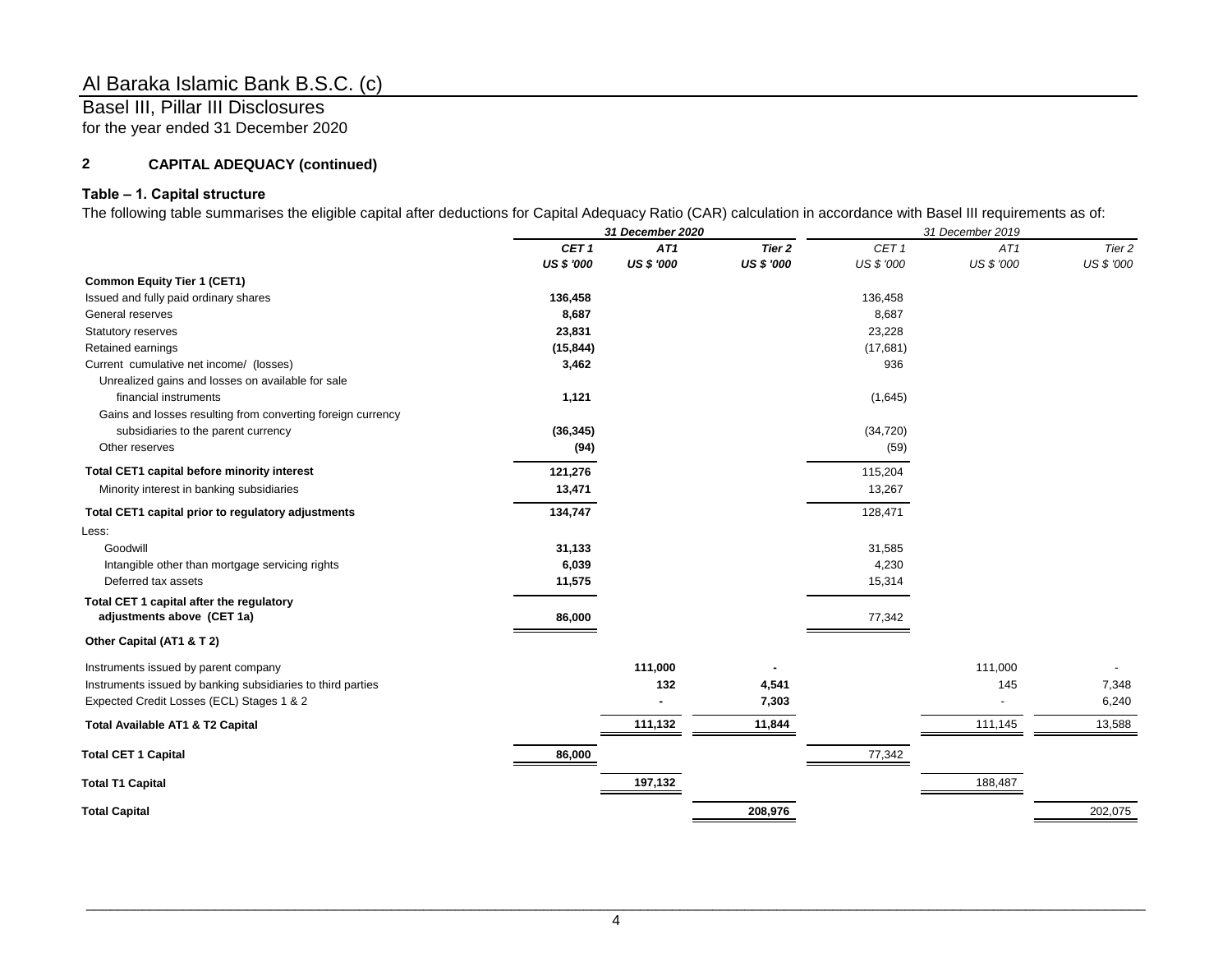Basel III, Pillar III Disclosures for the year ended 31 December 2020

## **2 CAPITAL ADEQUACY (continued)**

## **Table – 2. Capital requirement by type of islamic financing contracts**

The following table summarises the capital requirements by type of islamic financing contracts:

|                                               | 31 December  |                  |
|-----------------------------------------------|--------------|------------------|
|                                               | 2020         | 31 December 2019 |
|                                               | Capital      | Capital          |
|                                               | requirements | requirements     |
|                                               | US \$ '000   | US \$ '000       |
| Type of islamic financing contracts           |              |                  |
| Receivables                                   | 16,954       | 16,347           |
| Ijara Muntahia Bittamleek & Ijara receivables | 8,399        | 7,354            |
| Musharaka                                     | 15,421       | 11,799           |
|                                               | 40,774       | 35,500           |

## **Table – 3. Capital requirement for market risk**

The following table summarises the amount of exposures subject to standardised approach of market risk and related capital requirements as of:

|                                                     | 31 December 2020     |                        | 31 December 2019 |                          |
|-----------------------------------------------------|----------------------|------------------------|------------------|--------------------------|
|                                                     | <b>Self Financed</b> | <b>Financed by IAH</b> | Self Financed    | Financed by IAH          |
|                                                     | <b>US \$ '000</b>    | <b>US \$ '000</b>      | US \$ '000       | US \$ '000               |
| Market risk - standardised approach                 |                      |                        |                  |                          |
| Price risk                                          | 238                  |                        |                  |                          |
| Foreign exchange risk                               | 6,337                |                        | 8,468            | $\overline{\phantom{a}}$ |
| Total of market risk - standardised approach        | 6,575                |                        | 8,468            | ٠                        |
| <b>Multiplier</b>                                   | 12.50                | 12.50                  | 12.50            | 12.50                    |
|                                                     | 82,188               |                        | 105,850          |                          |
| Eligible Portion for the purpose of the calculation | 100%                 | 30%                    | 100%             | 100%                     |
| <b>Risk Weighted Exposures ("RWE")</b>              |                      |                        |                  |                          |
| for CAR Calculation                                 | 82,188               |                        | 105,850          |                          |
| <b>Total market RWE</b>                             |                      | 82,188                 |                  | 105,850                  |
|                                                     |                      | 12.50%                 |                  | 12.50%                   |
| Minimum capital requirement                         |                      | 10,273                 |                  | 13,231                   |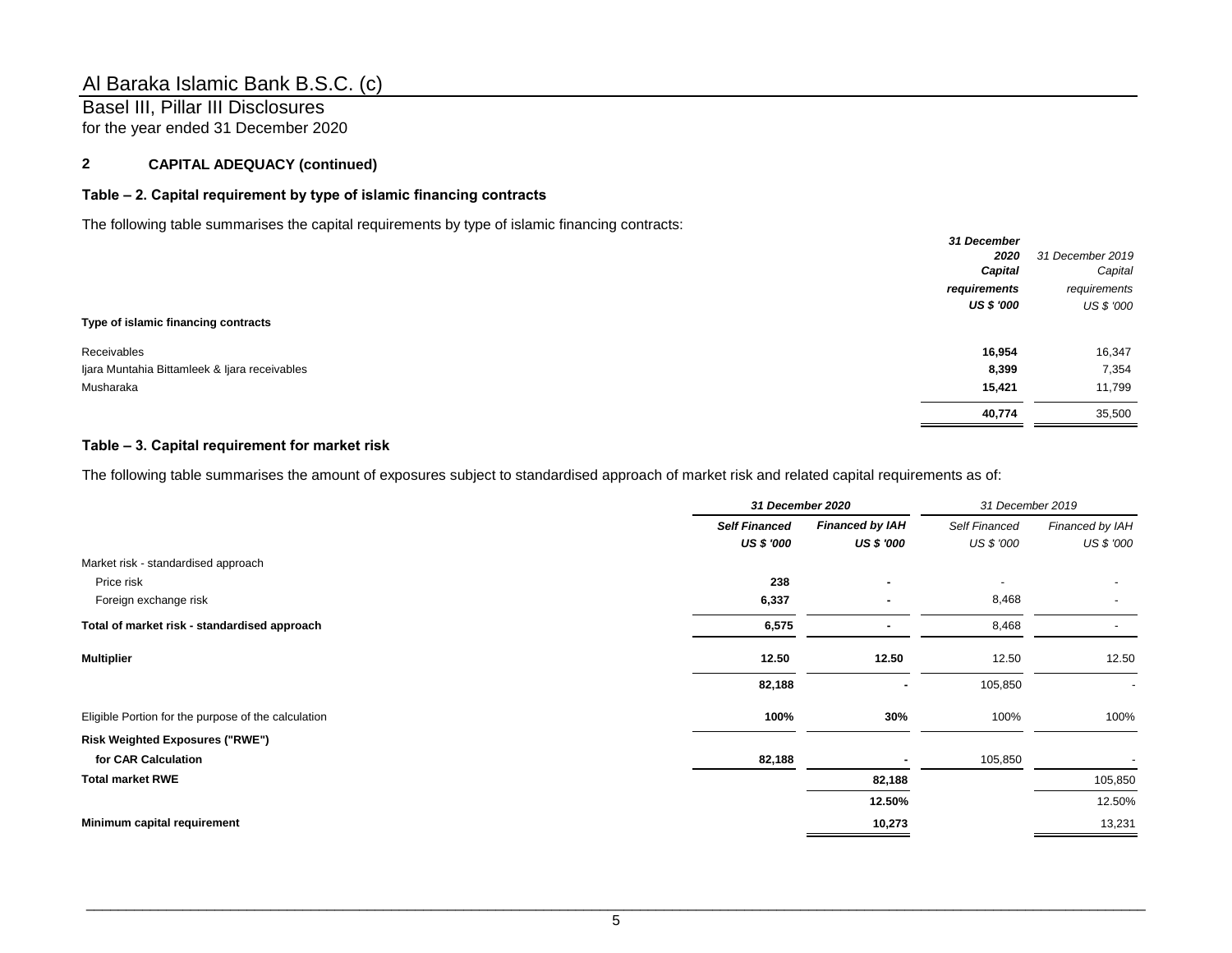Basel III, Pillar III Disclosures for the year ended 31 December 2020

## **2 CAPITAL ADEQUACY (continued)**

## **Table – 4. Capital Requirements for operational risk**

The following table summarises the amount of exposures subject to basic indicator approach of operational risk and related capital requirements as of:

|                                                     | 31 December       |                  |
|-----------------------------------------------------|-------------------|------------------|
|                                                     | 2020              | 31 December 2019 |
|                                                     | <b>US \$ '000</b> | US \$ '000       |
| Indicators of operational risk                      |                   |                  |
| Average gross income                                | 83,314            | 79,595           |
| <b>Multiplier</b>                                   | 12.5              | 12.5             |
|                                                     | 1,041,425         | 994,938          |
| Eligible Portion for the purpose of the calculation | 15%               | 15%              |
| <b>Total operational RWE</b>                        | 156,214           | 149,241          |
|                                                     | 12.50%            | 12.50%           |
| Minimum capital requirement                         | 19,527            | 18,655           |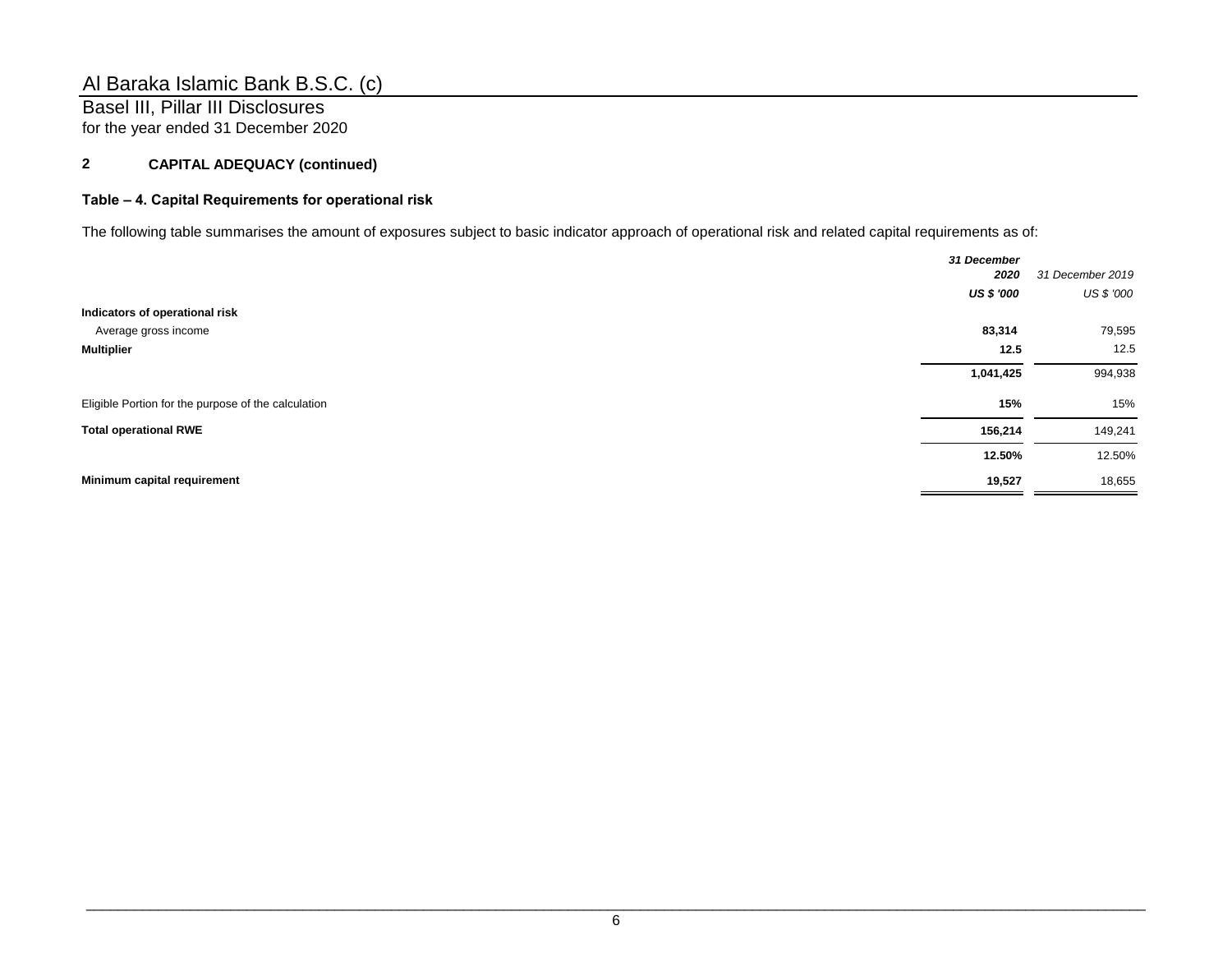## Basel III, Pillar III Disclosures

for the year ended 31 December 2020

## **2 CAPITAL ADEQUACY (continued)**

### **Table – 5. Capital adequacy ratios**

The following are capital adequacy ratios for total capital and tier 1 capital as of:

|                                    | <b>31 December 2020</b>       |                         |                               | 31 December 2019 |                                          |                        |
|------------------------------------|-------------------------------|-------------------------|-------------------------------|------------------|------------------------------------------|------------------------|
|                                    | <b>Total capital</b><br>ratio | Tier 1 capital<br>ratio | <b>CET 1 capital</b><br>ratio |                  | Total capital ratio Tier 1 capital ratio | CET 1 capital<br>ratio |
| Group's Capital adequacy ratio     | 25.41%                        | 23.97%                  | 10.46%                        | 23.86%           | 22.25%                                   | 9.13%                  |
| Minimum regulatory requirements*   | 12.50%                        | 10.50%                  | $9.00\%$                      | 12.50%           | 10.50%                                   | 9.00%                  |
| Al Baraka Bank Pakistan Limited ** | 17.63%                        | 15.09%                  | 12.19%                        | 21.42%           | 16.51%                                   | 13.54%                 |
| Itgan Capital Company              | 24.40%                        | 24.40%                  | 24.40%                        | 26.91%           | 26.91%                                   | 26.91%                 |

*\* Minimum required by CBB regulations under Basel III*

of:

*\*\*The subsidiary's Capital adequacy ratio computed in accordance with the CBB requirements.* 

#### **Legal restrictions on capital and income mobility**

Distributing profits by subsidiary to the parent is subject to compliance with applicable laws and regulations in Pakistan. Such distribution should go through the legal and regulatory channels applicable in relevant jurisdiction (i.e. Pakistan). Mobilisation of capital, reserves and equivalent funds out of the subsidiary to the parent is subject to the local rules and regulations. The parent is not subject to any restriction to support its subsidiary in the form of deposits or capital. However, as a procedure and approval has to be obtained from the CBB for increasing investment in subsidiary.

#### **Table - 6. The Group's financial subsidiary capital adequacy ratios**

The following is the Group's financial subsidiary capital adequacy ratio prepared on the basis of SBP requirements, which may differ from the CBB requirements, as

|                                  | 31 December 2020              |                         |                               | 31 December 2019 |                                          |                           |
|----------------------------------|-------------------------------|-------------------------|-------------------------------|------------------|------------------------------------------|---------------------------|
|                                  | <b>Total capital</b><br>ratio | Tier 1 capital<br>ratio | <b>CET 1 capital</b><br>ratio |                  | Total capital ratio Tier 1 capital ratio | 1 capital<br>CET<br>ratio |
| Capital adequacy ratio           | 12.90%                        | 9.70%                   | 9.70%                         | 13.34%           | 10.63%                                   | 10.63%                    |
| Minimum regulatory requirements* | 12.50%                        | 10.50%                  | $9.00\%$                      | 12.50%           | 10.50%                                   | 9.00%                     |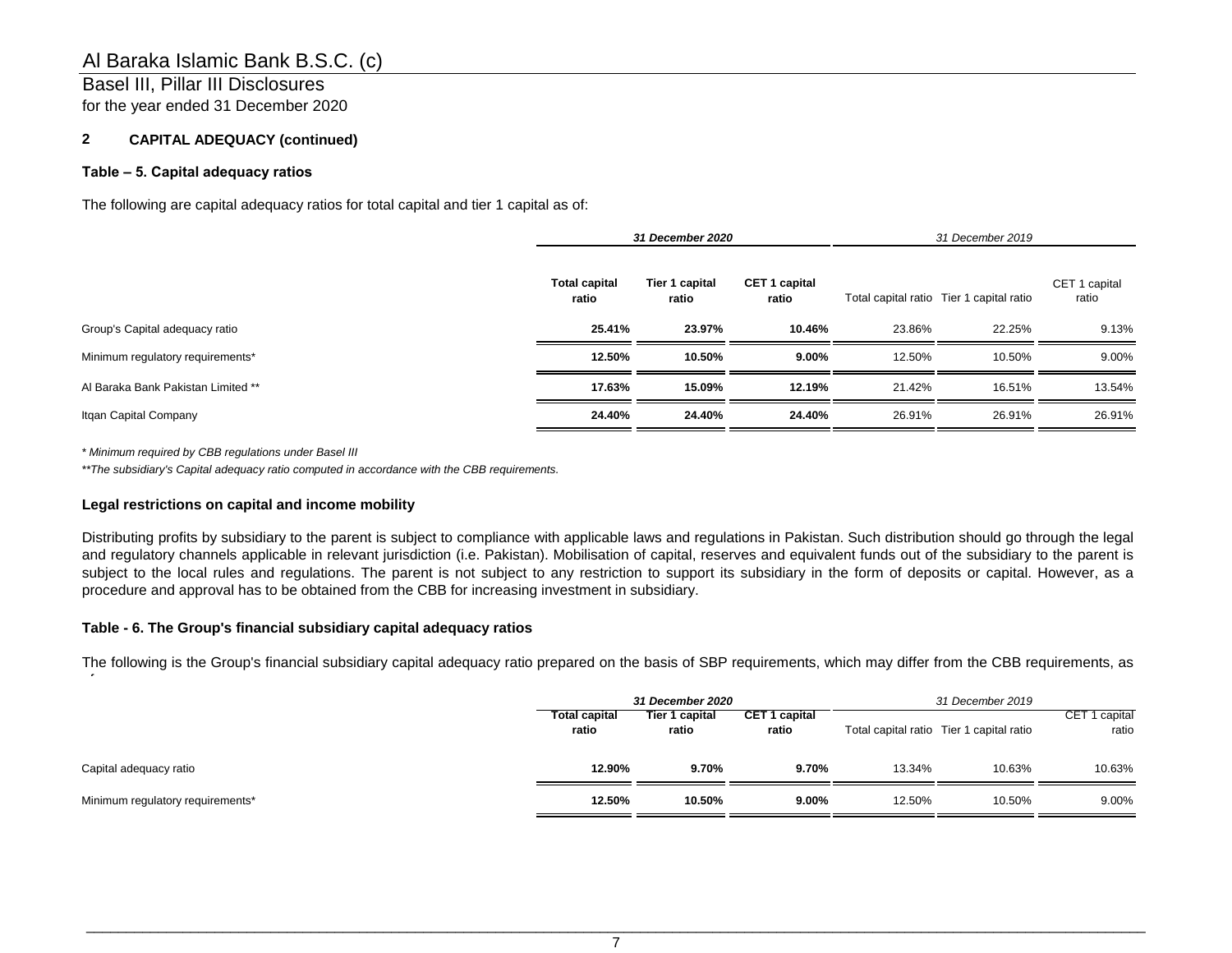## **3 RISK MANAGEMENT**

Risk management is an integral part of the Group's decision-making process. The risk management committee and executive committees, guide and assist with overall management of the Group's consolidated statement of financial position risks. The Group manages exposures by setting limits approved by the Board of Directors. The Group risk management strategies have been effectively implemented during the year in line with the objective defined.

## **a) Credit risk**

Credit risk is the risk that one party to a financial contract will fail to discharge an obligation and cause the other party to incur a financial loss. The Group controls credit risk by monitoring credit exposures, and continually assessing the creditworthiness of counterparties. Financing contracts are mostly secured by the personal guarantees of the counterparty, by collateral in form of mortgage of the objects financed or other tangible security.

#### **Table – 7. Credit risk exposure**

The following table summarises the amount of gross funded and unfunded credit exposures and average gross funded and unfunded exposures as of:

|                                                 | 31 December 2020     |                   |                        |                   | 31 December 2019 |              |                 |              |
|-------------------------------------------------|----------------------|-------------------|------------------------|-------------------|------------------|--------------|-----------------|--------------|
|                                                 | <b>Self financed</b> |                   | <b>Financed by IAH</b> |                   | Self financed    |              | Financed by IAH |              |
|                                                 |                      | *Average          |                        | *Average          |                  | *Average     |                 | *Average     |
|                                                 |                      | gross             |                        | gross credit      |                  | gross credit |                 | gross credit |
|                                                 | <b>Total gross</b>   | exposure          | <b>Total gross</b>     | risk exposure     | Total gross      | exposure     | Total gross     | exposure     |
|                                                 | credit               | over the          | credit                 | over the          | credit           | over the     | credit          | over the     |
|                                                 | exposure             | period            | exposure               | period            | exposure         | period       | exposure        | period       |
|                                                 | <b>US \$ '000</b>    | <b>US \$ '000</b> | <b>US \$ '000</b>      | <b>US \$ '000</b> | US \$ '000       | US \$ '000   | US \$ '000      | US \$ '000   |
| <b>Funded</b>                                   |                      |                   |                        |                   |                  |              |                 |              |
| Cash and balances with banks and                |                      |                   |                        |                   |                  |              |                 |              |
| financial institutions                          | 192,379              | 116,897           | 104,000                | 272,691           | 63,986           | 96,670       | 281,217         | 163,984      |
| <b>Receivables</b>                              | 992                  | 1,359             | 552,018                | 492,310           | 1,579            | 1,837        | 444,055         | 539,635      |
| Ijara Muntahia Bittamleek and Ijara receivables | 36,307               | 37,032            | 285,202                | 268,347           | 37,662           | 35,413       | 245,047         | 244,486      |
| Musharaka                                       | 33,642               | 32,911            | 316,638                | 249,832           | 39,933           | 40,944       | 197,561         | 201,799      |
| Investments                                     | 575,499              | 518,423           | 386,839                | 300,054           | 464,767          | 431,445      | 254,236         | 222,825      |
| Investment in real estate                       | 11,562               | 15,542            |                        |                   | 17,159           | 12,141       |                 |              |
| Premises and equipment                          | 47,363               | 45,805            |                        |                   | 48,553           | 56,360       |                 |              |
| Other assets                                    | 3,870                | 15,311            | 52,210                 | 52,917            | 51,341           | 58,969       | 14,731          | 22,641       |
| Unfunded exposure                               |                      |                   |                        |                   |                  |              |                 |              |
| Contingencies and commitments                   | 178,150              | 152,637           |                        |                   | 163,505          | 156,322      |                 |              |
|                                                 | 1,079,764            | 935,917           | 1,696,907              | 1,636,151         | 888,485          | 890,101      | 1,436,847       | 1,395,370    |

\*Average balances are computed based on quarter end balances.

Basel III, Pillar III Disclosures for the year ended 31 December 2020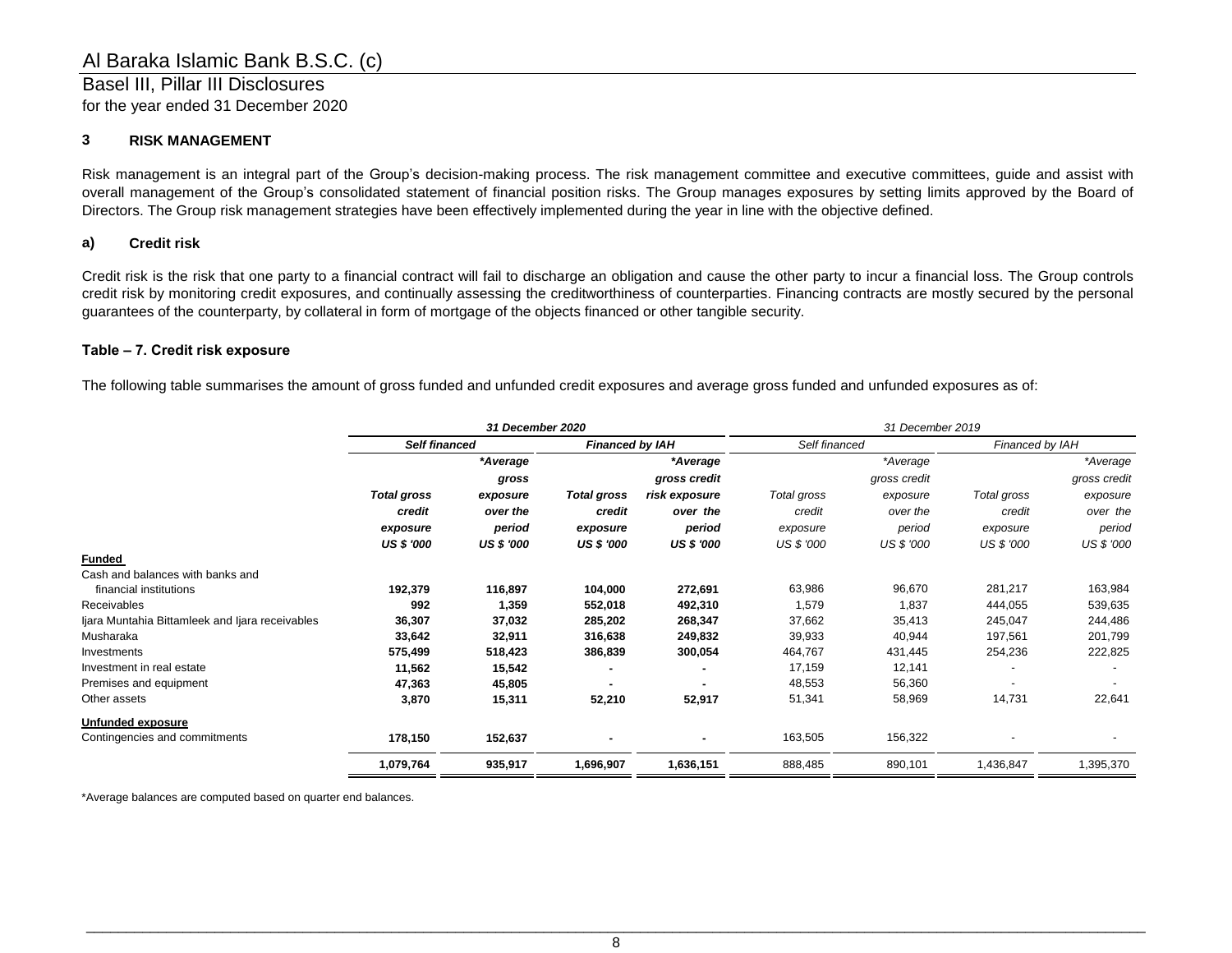## Basel III, Pillar III Disclosures for the year ended 31 December 2020

## **3 RISK MANAGEMENT (continued)**

#### **a) Credit risk (continued)**

### **Table – 8. Credit risk – geographic breakdown**

The following table summarises the geographic distribution of exposures, broken down into significant areas by major types of credit exposure as of:

|                                                 | 31 December 2020     |                    |                                            |                    | 31 December 2019 |                          |                  |                   |
|-------------------------------------------------|----------------------|--------------------|--------------------------------------------|--------------------|------------------|--------------------------|------------------|-------------------|
|                                                 | <b>Self financed</b> |                    | <b>Financed by IAH</b><br>*geographic area |                    | Self financed    |                          | Financed by IAH  |                   |
|                                                 | *geographic area     |                    |                                            |                    | *geographic area |                          | *geographic area |                   |
|                                                 | Middle               | <b>Other Asian</b> | Middle                                     | <b>Other Asian</b> | Middle           | Other Asian<br>countries | Middle<br>East   | Other Asian       |
|                                                 | East                 | countries          | East                                       | countries          | East             |                          |                  | countries         |
|                                                 | <b>US \$ '000</b>    | <b>US \$ '000</b>  | <b>US \$ '000</b>                          | <b>US \$ '000</b>  | US \$ '000       | US \$ '000               | US \$ '000       | <b>US \$ '000</b> |
| Cash and balances with banks                    | 6,390                | 160,177            | 110,435                                    | 19,377             |                  | 92,762                   | 62,544           | 189,898           |
| Receivables                                     | 992                  | ٠                  | 332,866                                    | 219,152            | 1,579            |                          | 188,764          | 255,291           |
| liara Muntahia Bittamleek and liara receivables | 36,307               |                    | 282,122                                    | 3,080              | 37,662           |                          | 239,018          | 6,030             |
| Musharaka                                       |                      | 33,642             |                                            | 316,638            |                  | 39,933                   |                  | 197,561           |
| Investments                                     | 388,643              | 186,856            | 208,382                                    | 178,457            | 297,629          | 138,363                  | 267,796          | 15,216            |
| Investment in real estate                       | 11,562               |                    |                                            | $\blacksquare$     | 17,159           |                          |                  |                   |
| Premises and equipment                          | 31,382               | 15,980             |                                            |                    | 31,453           | 17,101                   |                  | $\sim$            |
| Other assets                                    | 520                  | 29,162             | 14,020                                     | 12,378             | 4,529            | 46,810                   | 14,670           | 59                |
|                                                 | 475,796              | 425,817            | 947,825                                    | 749,082            | 390,011          | 334,969                  | 772,792          | 664,055           |

\* Segmental information is presented in respect of the Group's geographical segments. The geographical segments are based upon the location of the units responsible for recording the transactions and reflects the manner in which financial information is evaluated by management and the Board of Directors. For financial reporting purposes, the Group is divided into two geographical segments, Middle East and Other Asian Countries. Other Asian Countries predominantly includes operations in Pakistan.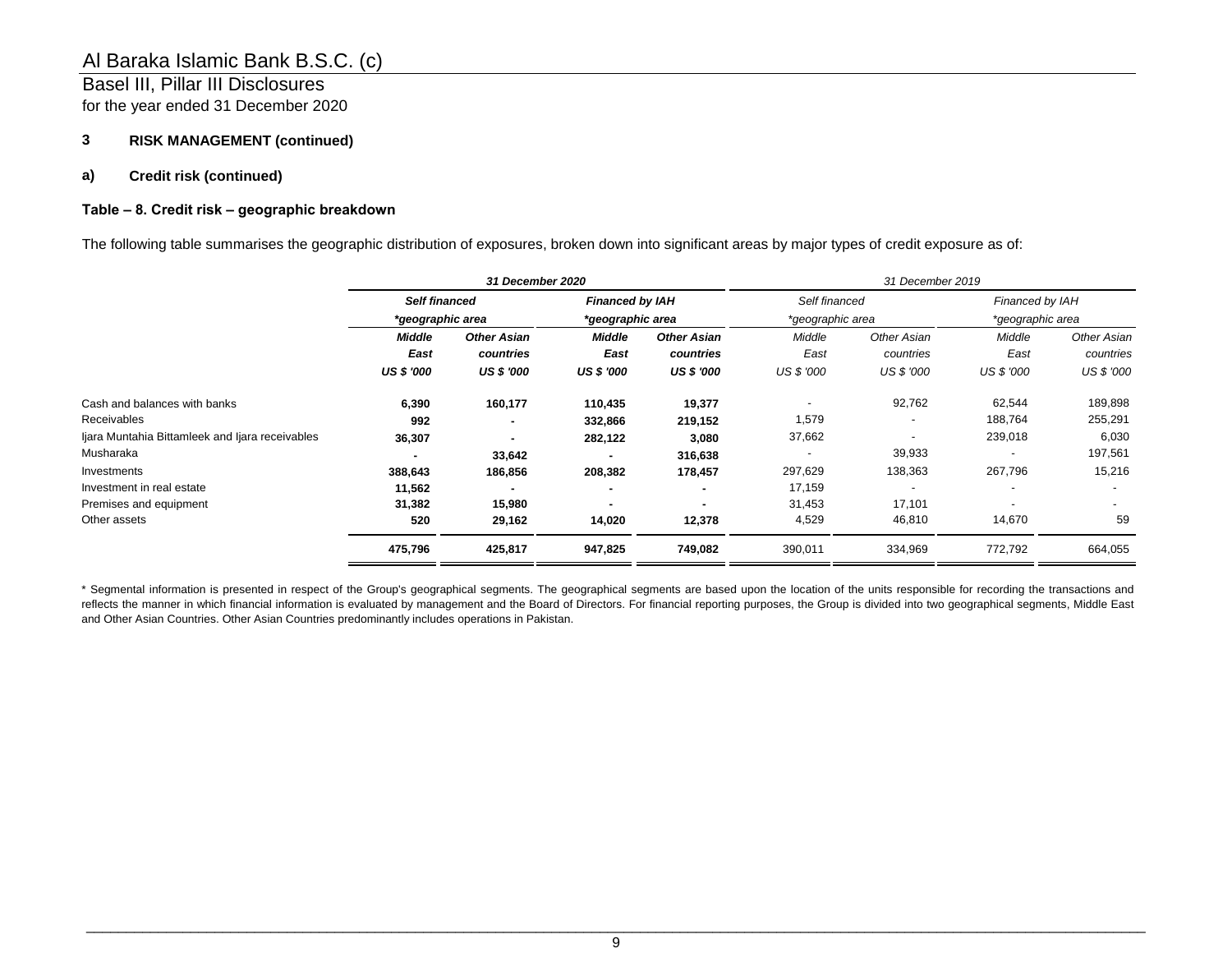## Basel III, Pillar III Disclosures for the year ended 31 December 2020

## **3 RISK MANAGEMENT (continued)**

### **a) Credit risk (continued)**

### **Table – 9. Credit risk – counterparty type breakdown**

The following table summarises the distribution of funded and unfunded exposure by counterparty type as of:

|                                         |                      | 31 December 2020  |                   |                        |            | 31 December 2019 |                          |                          |  |
|-----------------------------------------|----------------------|-------------------|-------------------|------------------------|------------|------------------|--------------------------|--------------------------|--|
|                                         | <b>Self financed</b> |                   |                   | <b>Financed by IAH</b> |            | Self financed    | Financed by IAH          |                          |  |
|                                         | <b>Funded</b>        | <b>Unfunded</b>   | <b>Funded</b>     | <b>Unfunded</b>        | Funded     | <b>Unfunded</b>  | Funded                   | <b>Unfunded</b>          |  |
|                                         | <b>US \$ '000</b>    | <b>US \$ '000</b> | <b>US \$ '000</b> | <b>US \$ '000</b>      | US \$ '000 | US \$ '000       | <b>US \$ '000</b>        | <b>US \$ '000</b>        |  |
| Cash items                              | 37,901               |                   | 6,448             | ۰                      | 17,351     |                  | 19,069                   |                          |  |
| Claims on Sovereigns                    | 478,797              | 11                | 495,288           |                        | 290,139    |                  | 501,675                  |                          |  |
| <b>Claims on Public Sector Entities</b> | 169,627              |                   | 27,161            |                        | 137,613    |                  | 11,367                   |                          |  |
| Claims on banks                         | 87,662               | 40,571            | 223,829           |                        | 98,870     | 40,577           | 73,432                   | $\overline{\phantom{a}}$ |  |
| Claims on corporate                     | 21,229               | 137,562           | 456,117           |                        | 20,673     | 122,922          | 449,710                  |                          |  |
| Mortgage                                |                      |                   | 284,936           | ٠                      |            |                  | 228,798                  | $\overline{\phantom{a}}$ |  |
| Past dues receivables                   | 992                  | 6                 | 46,290            | ۰                      | 1,579      | 6                | 55,609                   | $\overline{\phantom{a}}$ |  |
| Regulatory Retail Portfolio             |                      | ۰                 | 119,479           | ٠                      |            |                  | 91,699                   | $\overline{\phantom{a}}$ |  |
| Equity investment                       | 34,054               | ٠                 | 246               | ٠                      | 31,553     |                  | 392                      | $\overline{\phantom{a}}$ |  |
| Investment in Funds                     | 4,308                | ٠                 |                   | ٠                      | 3,939      |                  | $\overline{\phantom{a}}$ | $\overline{\phantom{a}}$ |  |
| Holding of Real Estate                  | 55,636               | ٠                 | 4,341             | ٠                      | 61,470     |                  | 5,037                    | $\overline{\phantom{a}}$ |  |
| Other assets                            | 11,410               | ٠                 | 32,772            | ٠                      | 61,795     |                  | 59                       | $\overline{\phantom{a}}$ |  |
|                                         | 901,616              | 178,150           | 1,696,907         |                        | 724,982    | 163,505          | 1,436,847                | $\overline{\phantom{0}}$ |  |

For the purpose of rating, the Group is using External Credit Assessment Institutions (ECAIs) Standard & Poors, Moodys, Capital Intelligence, Fitch and other approved credit rating agencies for assigning risk weight to assets.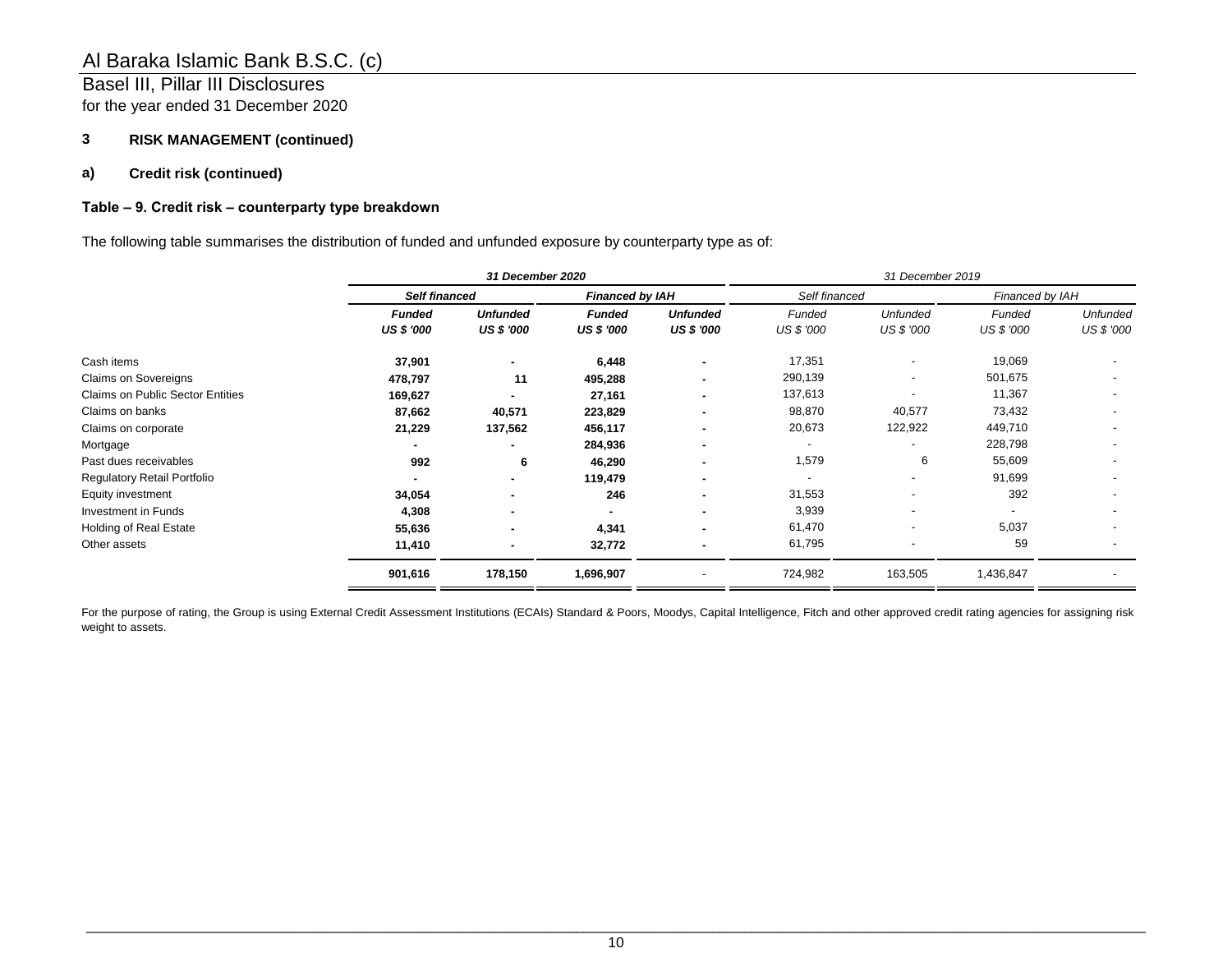# Basel III, Pillar III Disclosures

for the year ended 31 December 2020

## **3 RISK MANAGEMENT (continued)**

## **a) Credit risk (continued)**

## **Table – 10. Credit risk – related party transactions**

All transactions with related parties have been made on arms length basis. The following table summarises the balances with related parties as of:

|                                                 | 31 December 2020                    |                        | 31 December 2019         |                 |
|-------------------------------------------------|-------------------------------------|------------------------|--------------------------|-----------------|
|                                                 | <b>Self financed</b>                | <b>Financed by IAH</b> | Self financed            | Financed by IAH |
|                                                 |                                     |                        | Funded US \$             | Funded US \$    |
|                                                 | Funded US \$ '000 Funded US \$ '000 |                        | '000                     | '000            |
| Cash and balances with bank                     | $\blacksquare$                      | 5,110                  | $\overline{\phantom{0}}$ | 5,599           |
| Receivables                                     | $\blacksquare$                      | 17,636                 | $\,$                     | 194             |
| Musharaka                                       | $\blacksquare$                      | 1,717                  | $\overline{\phantom{a}}$ | 1,623           |
| Ijara Muntahia Bittamleek and Ijara Receivables | $\blacksquare$                      | ۰.                     | $\overline{\phantom{a}}$ | 85              |
| Investments                                     | 44,891                              | ۰                      | 42,639                   |                 |
| <b>Other Assets</b>                             | 6,824                               | ۰                      | 7,945                    |                 |
| Contingencies and commitments                   | 30,914                              |                        | 2,711                    |                 |
|                                                 | 82,629                              | 24,463                 | 53,295                   | 7,501           |

The Group's intra-group transactions are as follows:

|                                      | 31 December          | 31 December   |
|--------------------------------------|----------------------|---------------|
|                                      | 2020                 | 2019          |
|                                      | <b>Self financed</b> | Self financed |
|                                      | <b>US \$ '000</b>    | US \$ '000    |
| <b>Assets</b>                        |                      |               |
| Investment in a subsidiary*          | 94,201               | 94,201        |
| Equity investment in Itgan Capital   | 54,342               | 54,342        |
|                                      | 148,543              | 148,543       |
| <b>Contingencies and commitments</b> |                      |               |
| Letters of credit                    | ۰                    | 2,019         |
| Acceptances                          | ۰                    | 4,140         |
|                                      |                      | 6,159         |

The Bank carries investment in banking subsidiary located in Islamic Republic of Pakistan denominated in Pakistani Rupee. The gains/ losses on translation of such operations are duly reflected in a separate component of consolidated equity of the Group. The Bank is not using any hedging strategy to mitigate the impacts of fluctuation in Pakistani Rupee.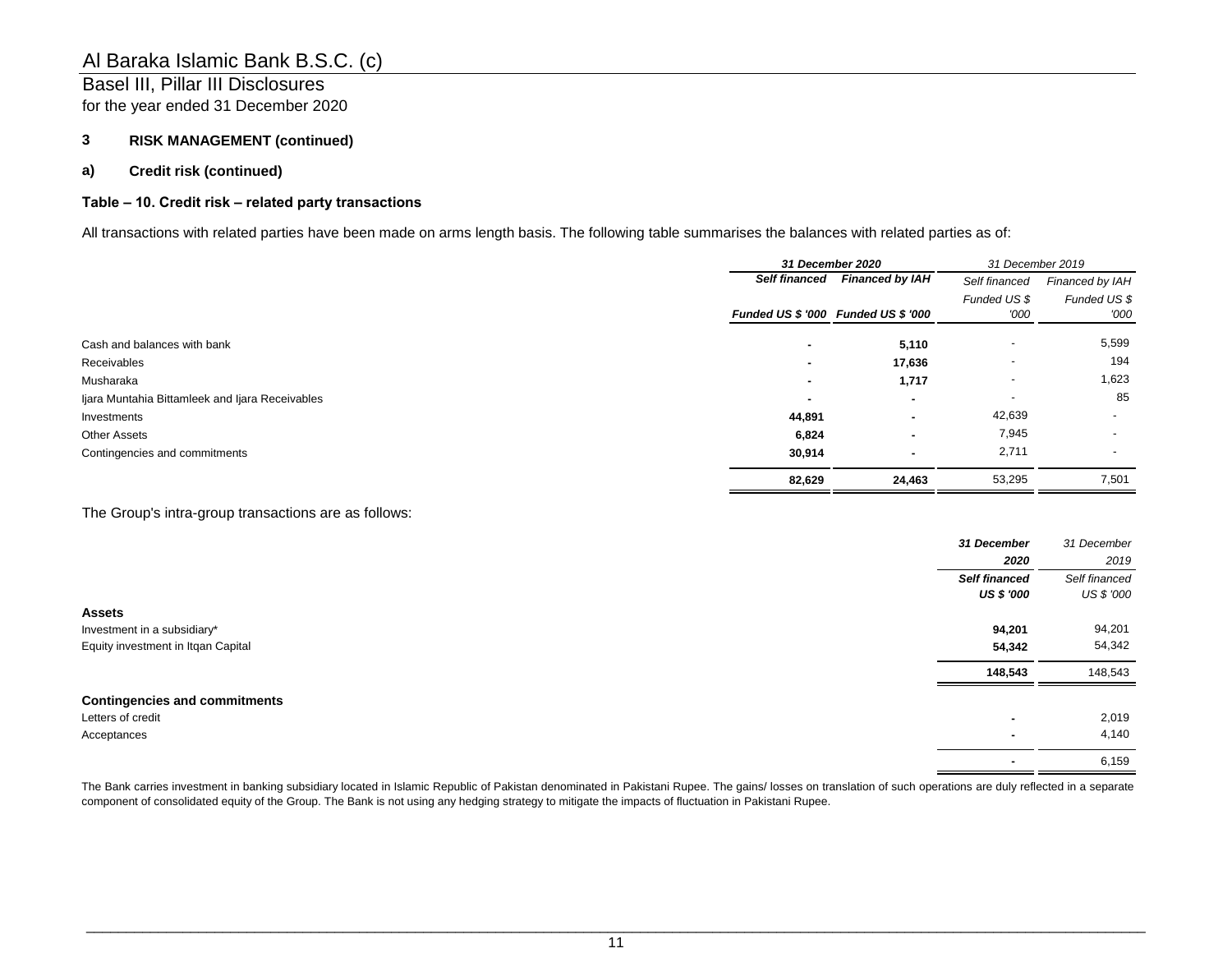## Basel III, Pillar III Disclosures

for the year ended 31 December 2020

## **3 RISK MANAGEMENT (continued)**

## **a) Credit risk (continued)**

#### **Table – 11. Credit risk – concentration of risk**

The Group follows the Central Bank of Bahrain's guidelines with respect to the definition and measurement of large exposures at the consolidated level as stipulated in the Central Bank of Bahrain Rulebook for Islamic Banks.

The following are the balances representing the concentration of risk to individual counterparties as of 31 December 2020:

|                  | <b>Funded</b>     |
|------------------|-------------------|
| Counterparties * | <b>US \$ '000</b> |
| Counterparty #1  | 438,919           |
| Counterparty #2  | 200,154           |
| Counterparty #3  | 124,365           |
| Counterparty #4  | 100,000           |
| Counterparty #5  | 63,708            |
| Counterparty #6  | 60,889            |
| Counterparty #7  | 58,454            |
| Counterparty #8  | 52,922            |
| Counterparty #9  | 35,308            |
| Counterparty #10 | 33,658            |
| Counterparty #11 | 33,642            |

\* These exposures are in excess of individual obligor limits. Further, these exposures are either exempt or undertaken after obtaining due approval from Central Bank of Bahrain.

The following are the balances representing the concentration of risk to individual counterparties as of 31 December 2019:

|                  | Funded     |
|------------------|------------|
| Counterparties * | US \$ '000 |
| Counterparty #1  | 563,298    |
| Counterparty #2  | 140,396    |
| Counterparty #3  | 100,000    |
| Counterparty #4  | 64,167     |
| Counterparty #5  | 59,996     |
| Counterparty #6  | 56,050     |
| Counterparty #7  | 43,145     |
| Counterparty #8  | 39,936     |
| Counterparty #9  | 39,460     |
| Counterparty #10 | 33,634     |
| Counterparty #11 | 32,001     |
| Counterparty #12 | 32,884     |

\* These exposures are in excess of individual obligor limits. Further, these exposures are either exempt or undertaken after obtaining due approval from Central Bank of Bahrain.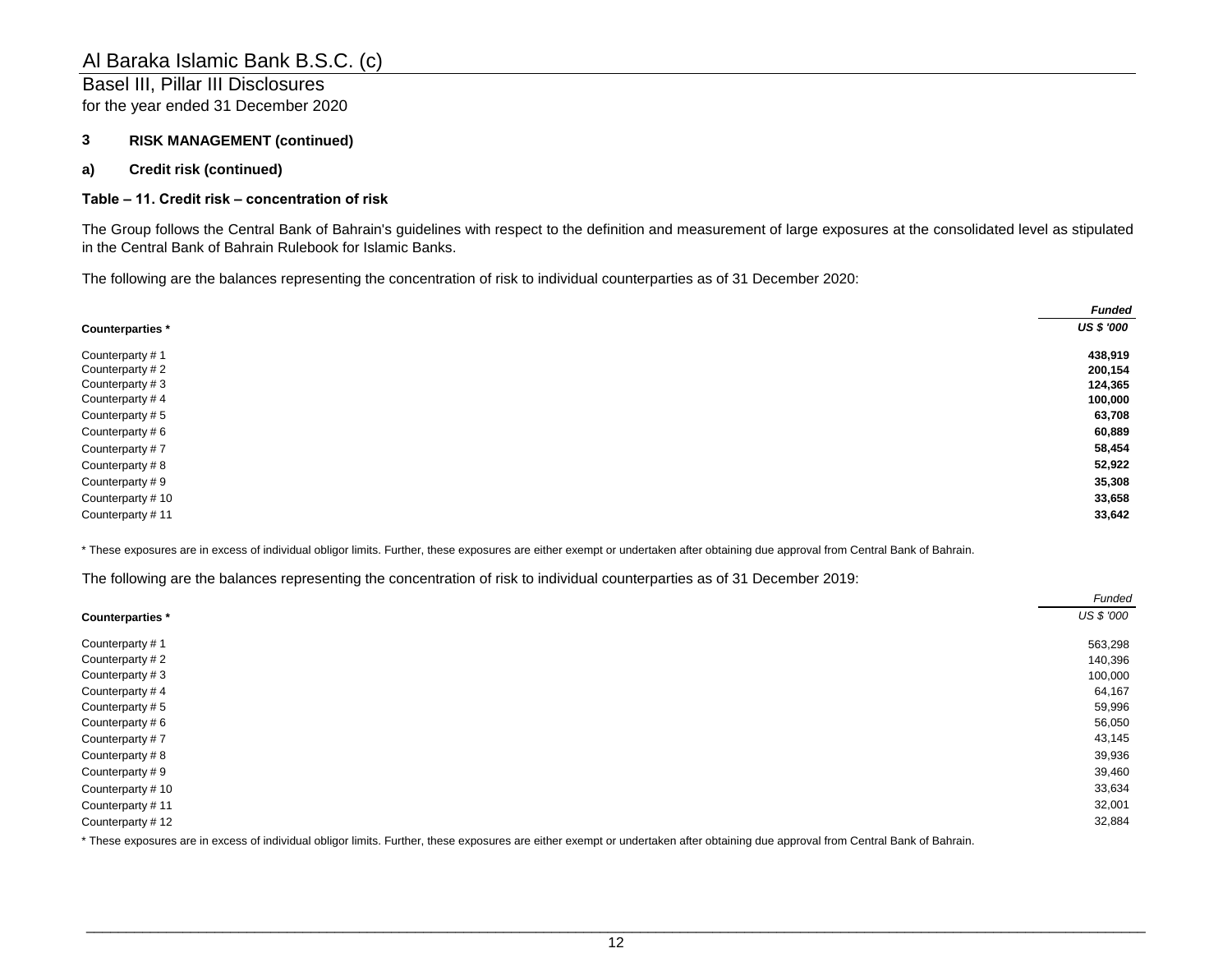Basel III, Pillar III Disclosures for the year ended 31 December 2020

## **3 RISK MANAGEMENT (continued)**

#### **a) Credit risk (continued)**

#### **Past due and non-performing facilities**

Past due represents installments that are not received on the contractual repayments date. The Group defines non-performing facilities as the facilities that are overdue for period of 90 days or more. These exposures are placed on a non-accrual status with income being recognised to the extent that it is actually received/distributed. It is the Group's policy, except for the subsidiary which is following their local regulations, that when an exposure is overdue for a period of 90 days or more, the whole financing facility extended is considered as past due.

#### **Highly leveraged counter parties**

Highly leveraged counter parties are determined by the Credit Department on case by case basis according to industry types and credit policies and procedures of the Group. Each industry has clear established leverage ratios set in place internally which are considered threshold for measuring how leveraged is our counterpart (Low, Medium/Acceptable or High). Any excess over such determined ratios, the customer is classified as highly leveraged with high risk. This ratio will have a big impact on Internal Rating / Grading of the customer. In this respect, the high risk exposure classified by the bank is as follows:

| 2020             | US \$ '000 |
|------------------|------------|
| Counterparty #1  | 10,000     |
| Counterparty #2  | 8,036      |
| Counterparty #3  | 3,243      |
| Counterparty #4  | 1,855      |
| Counterparty #5  | 1,331      |
| Counterparty #6  | 358        |
| Counterparty #7  | 311        |
| Counterparty #8  | 234        |
| Counterparty #9  | 176        |
| Counterparty #10 | 167        |
| Counterparty #11 | 121        |
| Counterparty #12 | 99         |
| Counterparty #13 | 83         |
| Counterparty #13 | 55         |
| Counterparty #15 | 71         |
| Counterparty #16 | 43         |
| Counterparty #17 |            |
| Counterparty #18 |            |
| Counterparty #19 |            |
| 2019             | US \$ '000 |
| Counterparty #1  | 12,999     |
| Counterparty #2  | 38         |
| Counterparty #3  |            |
| Counterparty #4  | 221        |
|                  |            |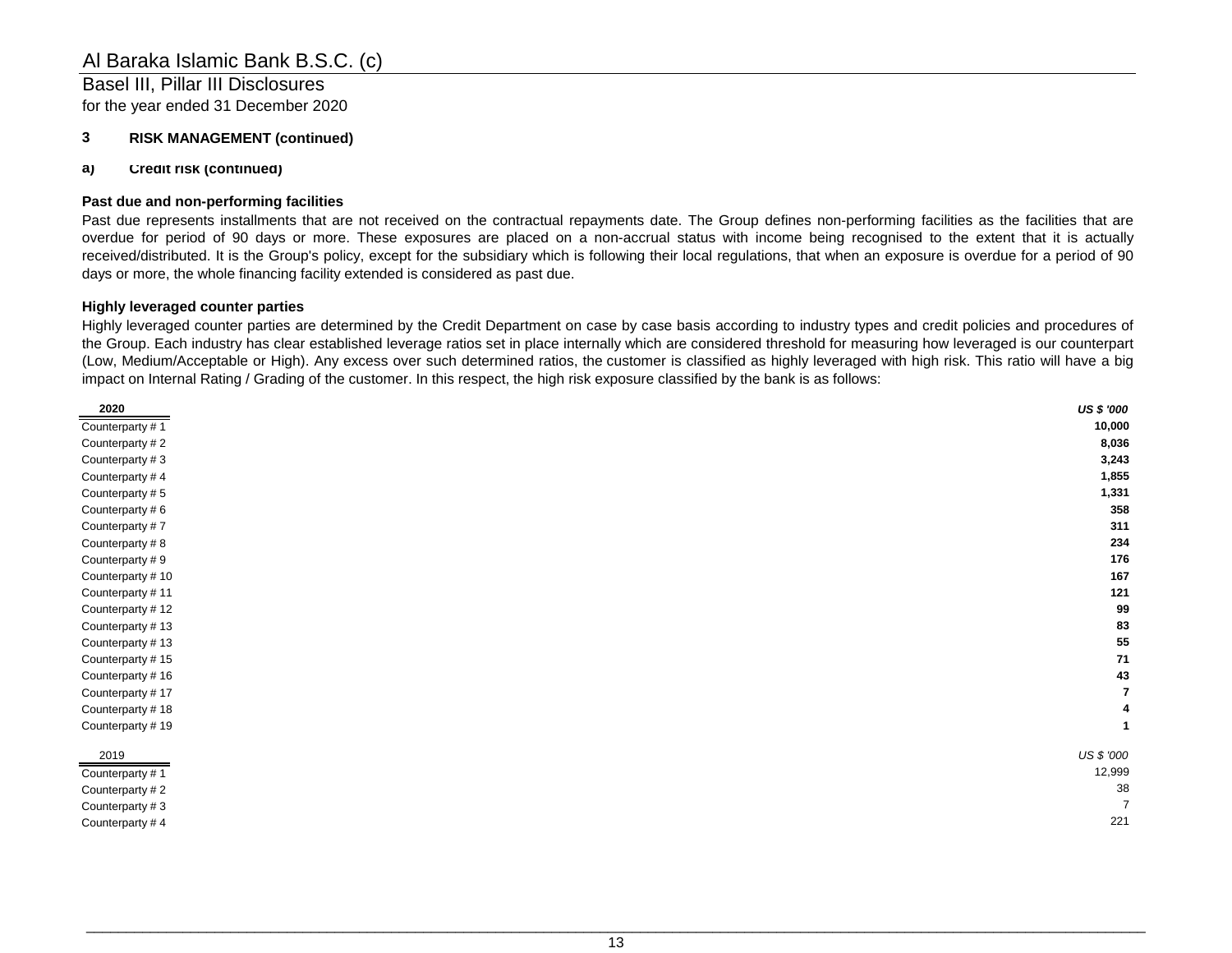Basel III, Pillar III Disclosures for the year ended 31 December 2020

## **3 RISK MANAGEMENT (continued)**

## **a) Credit risk (continued)**

## **Table – 13. Credit risk – credit quality of Islamic financing contracts by counterparty type**

The following table summarises the aging of non performing facilities disclosed by counterparty type as of:

|             | <b>31 December 2020</b>                            |                                                          |                                           |                                           | 31 December 2019                     |                                             |                                                               |                                           |                                    |                                      |
|-------------|----------------------------------------------------|----------------------------------------------------------|-------------------------------------------|-------------------------------------------|--------------------------------------|---------------------------------------------|---------------------------------------------------------------|-------------------------------------------|------------------------------------|--------------------------------------|
|             |                                                    | Non-<br>performing<br>Aging of non performing facilities |                                           |                                           | Non-<br>performing                   | Aging of non performing facilities          |                                                               |                                           |                                    |                                      |
|             | Past due<br>but<br>performing<br><b>US \$ '000</b> | Islamic<br>financing<br>contracts<br><b>US \$ '000</b>   | 90 days to<br>1 year<br><b>US \$ '000</b> | 1 year to<br>3 years<br><b>US \$ '000</b> | Over 3<br>years<br><b>US \$ '000</b> | Past due<br>but<br>performing<br>US \$ '000 | <b>Islamic</b><br>financing<br>contracts<br><b>US \$ '000</b> | 90 days to<br>1 year<br><b>US \$ '000</b> | 1 year to<br>3 years<br>US \$ '000 | Over 3<br>years<br><b>US \$ '000</b> |
| Banks       |                                                    |                                                          |                                           |                                           |                                      | 262                                         |                                                               | $\overline{\phantom{a}}$                  |                                    |                                      |
| Corporates  | 19,423                                             | 93,285                                                   | 12,571                                    | 46,098                                    | 34,616                               | 31,203                                      | 68,793                                                        | 36,337                                    | 16,844                             | 15,612                               |
| Individuals | 538                                                | 13,317                                                   | 2,107                                     | 5,944                                     | 5,266                                | 3,746                                       | 30,360                                                        | 12,802                                    | 12,079                             | 5,479                                |
| Others      | ۰.                                                 | 21,893                                                   | 21,893                                    |                                           |                                      | 6,593                                       | 10,954                                                        | 5,741                                     | 1,591                              | 3,622                                |
|             | 19,961                                             | 128,495                                                  | 36,571                                    | 52,042                                    | 39,882                               | 41,804                                      | 110,107                                                       | 54,880                                    | 30,514                             | 24,713                               |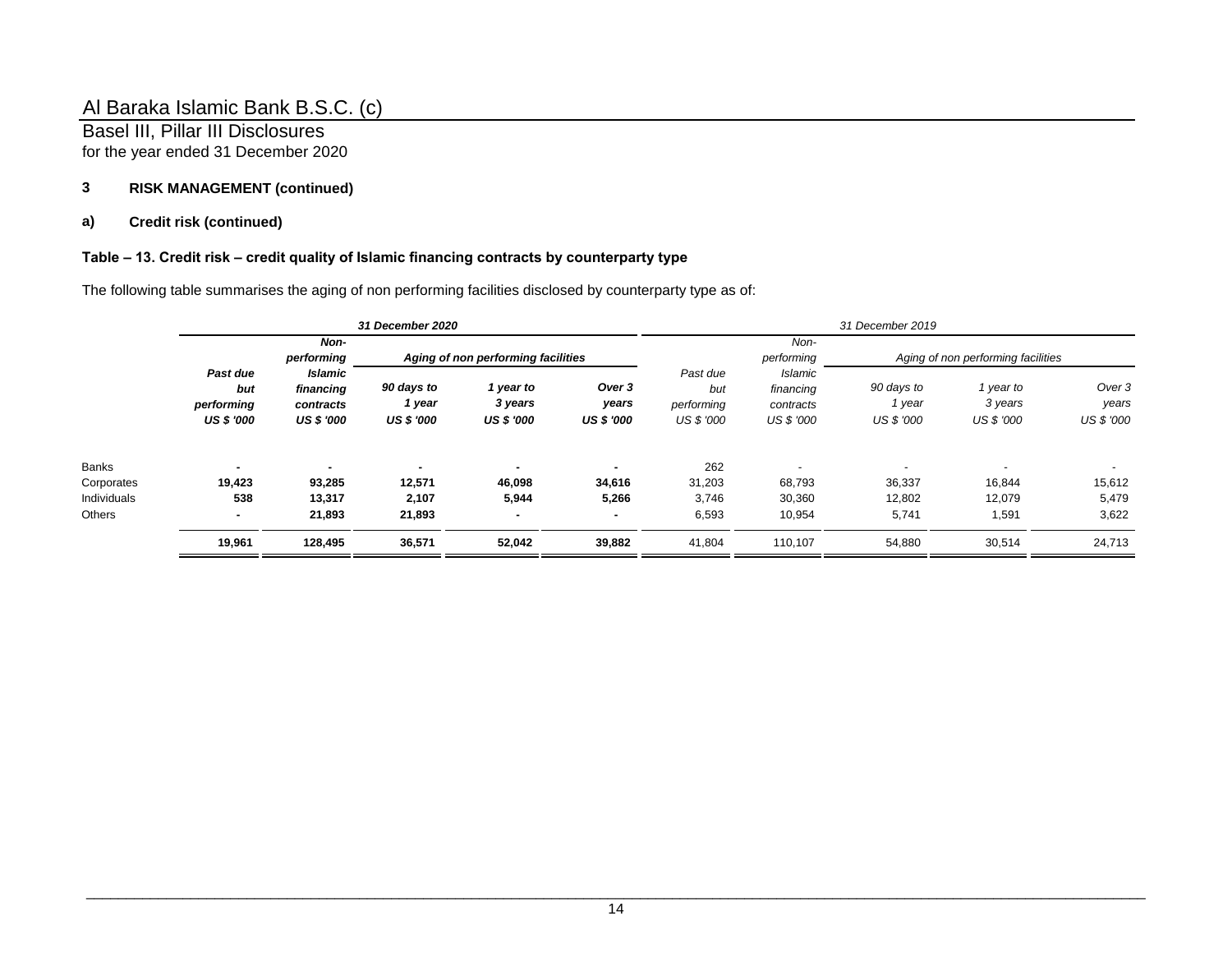Basel III, Pillar III Disclosures for the year ended 31 December 2020

## **3 RISK MANAGEMENT (continued)**

## **a) Credit risk (continued)**

## **Table – 14. Credit Risk – provision against financing facilities by counterparty type**

The following table summarises the total provisions against financing facilities disclosed by counterparty type as of 31 December 2020:

|                   |                    |                      | <b>Specific allowances</b> |                    |                                  |                        |
|-------------------|--------------------|----------------------|----------------------------|--------------------|----------------------------------|------------------------|
| <b>Opening</b>    | <b>Charges</b>     | Transit in<br>Stage3 | <b>Write-Back</b>          | Write-offs         | Exchange                         | <b>Balance at</b>      |
| <b>Balance</b>    | during the<br>year | during the<br>year   | during the<br>year         | during the<br>year | difference on<br>opening balance | the end of<br>the year |
| <b>US \$ '000</b> | <b>US \$ '000</b>  | <b>US \$ '000</b>    | <b>US \$ '000</b>          | <b>US \$ '000</b>  | <b>US \$ '000</b>                | US \$ '000             |
| 40,142            | 8,606              | (286)                | (103)                      | (4,690)            | (841)                            | 42,828                 |
| 4,444             | 3,432              | (35)                 | (355)                      | (2)                | (84)                             | 7,400                  |
| 8,118             | 2,727              | ٠                    | (449)                      | ۰                  | (253)                            | 10,143                 |
| 52,704            | 14,765             | (321)                | (907)                      | (4,692)            | (1, 178)                         | 60,371                 |
|                   |                    |                      |                            |                    |                                  |                        |

The following table summarises the total provisions against non performing financing facilities disclosed by counterparty type as of 31 December 2019:

|                         | Specific allowances |                    |                          |                          |                          |                                  |                          |
|-------------------------|---------------------|--------------------|--------------------------|--------------------------|--------------------------|----------------------------------|--------------------------|
|                         | Transit in          |                    |                          |                          |                          |                                  |                          |
|                         | Opening             | Charges            | Stage3                   | Write-Back               | Write-offs               | Exchange                         | <b>Balance</b> at        |
|                         | Balance             | during the<br>year | during the<br>year       | during the<br>year       | during the<br>year       | difference on<br>opening balance | the end of<br>the year   |
|                         | <b>US \$ '000</b>   | US \$ '000         | US \$ '000               | US \$ '000               | US \$ '000               | <b>US \$ '000</b>                | <b>US \$ '000</b>        |
| Corporates              | 57,485              | 11,060             | 117                      | (2, 121)                 | (23, 887)                | (2,512)                          | 40,142                   |
| <b>Investment Firms</b> | 13,287              | 2,130              | $\overline{\phantom{a}}$ | $\overline{\phantom{0}}$ | (15, 410)                | (7)                              | $\overline{\phantom{a}}$ |
| Individual              | 5,207               | 2,180              | 157                      | (286)                    | (2,658)                  | (156)                            | 4,444                    |
| Others                  | 7,387               | 1,912              | $\overline{\phantom{0}}$ | (418)                    | $\overline{\phantom{0}}$ | (763)                            | 8,118                    |
|                         | 83,366              | 17,282             | 274                      | (2,825)                  | (41, 955)                | (3, 438)                         | 52,704                   |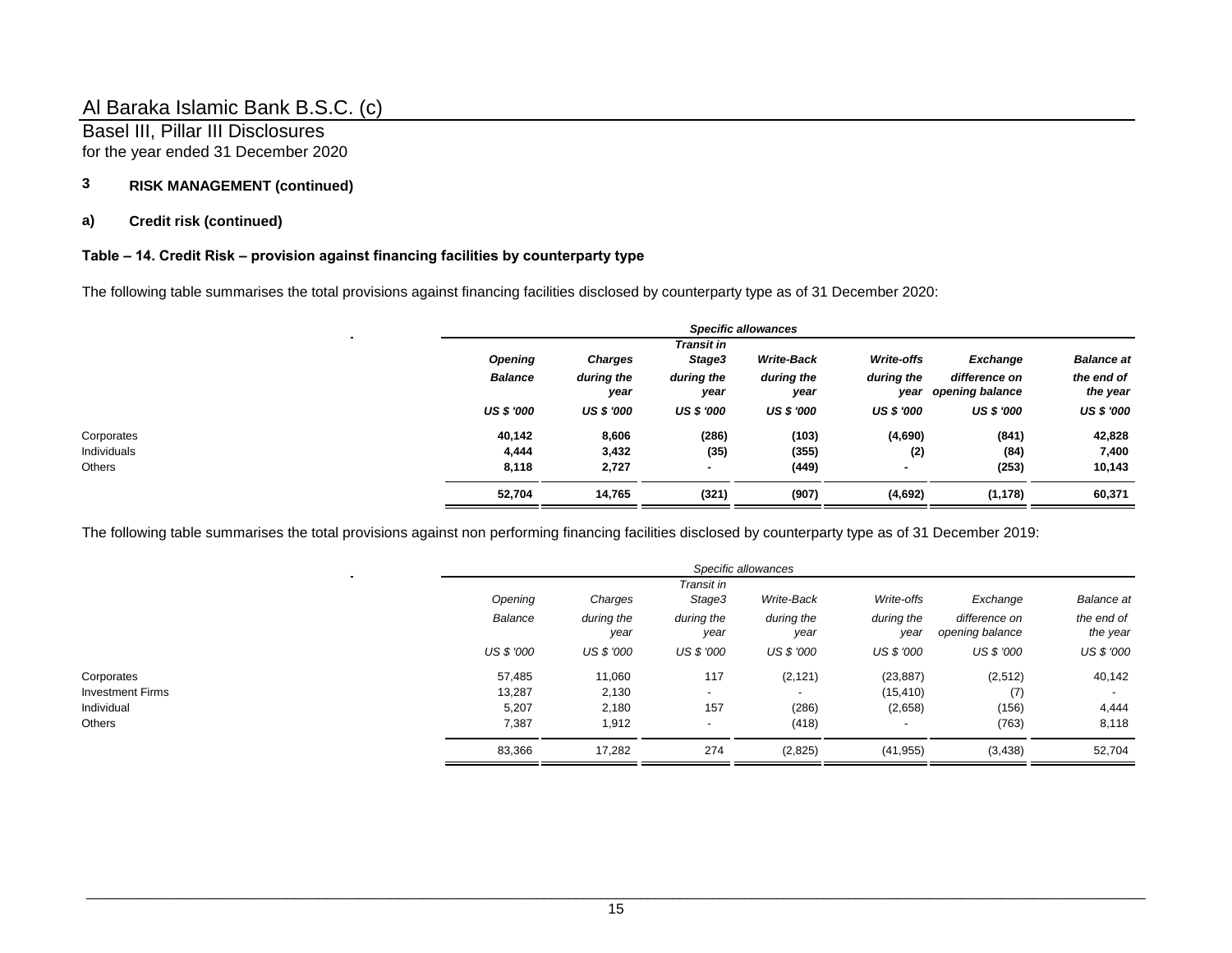Basel III, Pillar III Disclosures for the year ended 31 December 2020

## **3 RISK MANAGEMENT (continued)**

## **a) Credit risk (continued)**

## **Table – 15. Credit risk – non performing facilities and provisions**

The following table summarises the total non performing facilities and provisions disclosed by geographical area as of:

| 31 December 2020        |                       | 31 December 2019             |                       |
|-------------------------|-----------------------|------------------------------|-----------------------|
| Non-                    |                       | Non-                         |                       |
| performing<br>Islamic   |                       | performing<br><b>Islamic</b> |                       |
| financing               | <b>ECL</b> for        | financing                    | ECL for               |
| contracts<br>US \$ '000 | Stage 3<br>US \$ '000 | contracts<br>US \$ '000      | stage 3<br>US \$ '000 |
| 65,714                  | 17,096                | 50,147                       | 16,044                |
| 62,780                  | 44,372                | 59,960                       | 36,660                |
| 128,494                 | 61,468                | 110,107                      | 52,704                |

### **Table – 16. Credit risk – restructured Islamic financing contracts**

The following table summarises the total outstanding Islamic financing contracts that were restructured during the year as of:

|                                          | <b>31 December</b> | 31 December |
|------------------------------------------|--------------------|-------------|
|                                          | 2020               | 2019        |
|                                          | <b>Total</b>       | Total       |
|                                          | US \$ '000         | US \$ '000  |
| Restructured Islamic financing contracts | 8,141              | 96,388      |

The amount represents total facilities restructured during the year. Further, there is no significant impact of the renegotiated Islamic financing contracts on the provisions as well as present and future earnings.

The Bank provides support to its customer facing financial difficulties in the form of waiver of profits, extension of repayment dates and even in certain cases discount upon settlement of the financing facilities.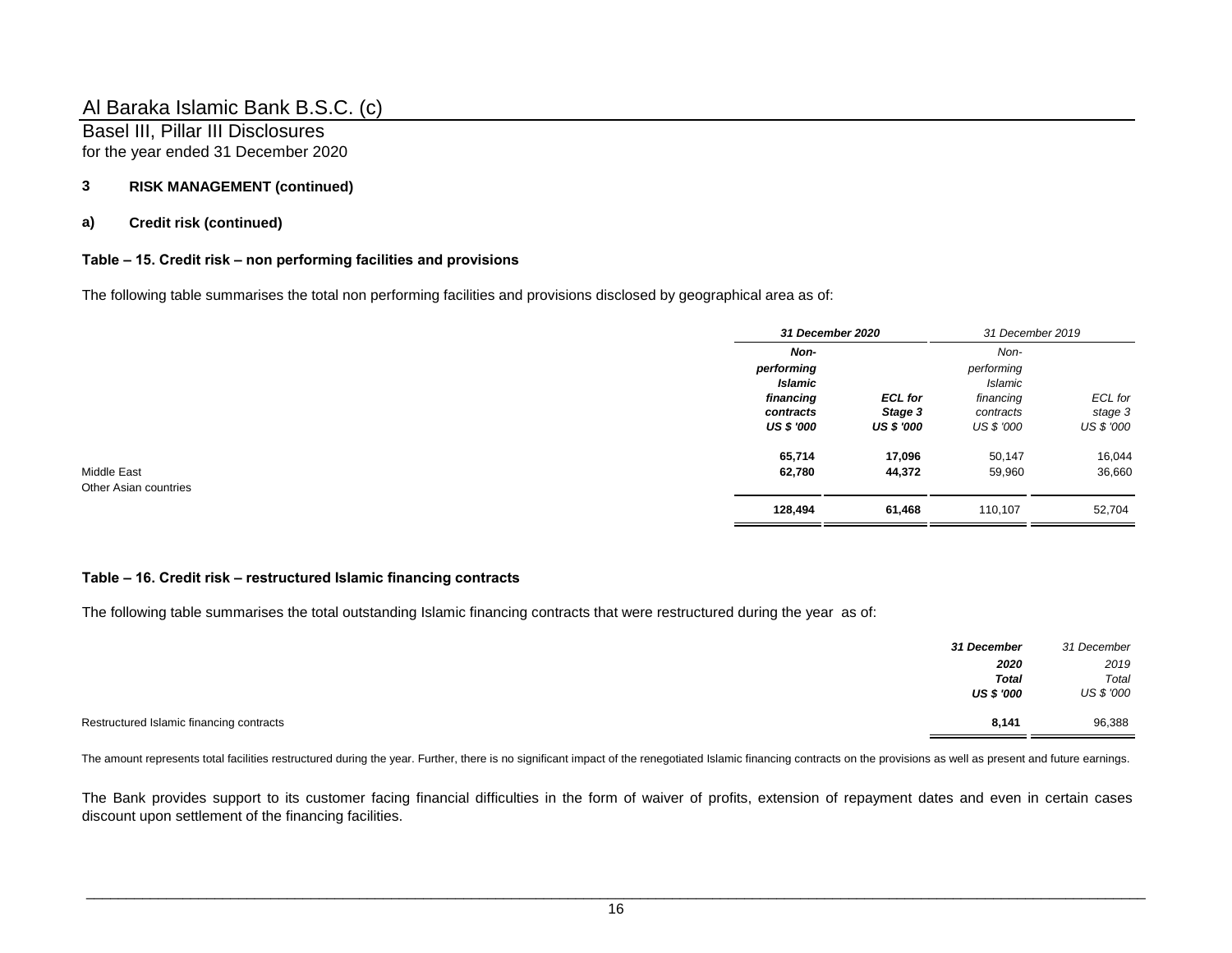### Basel III, Pillar III Disclosures

for the year ended 31 December 2020

#### **3 RISK MANAGEMENT (continued)**

#### **a) Credit risk (continued)**

#### **Table – 17. Counterparty credit risk exposure**

The following table summarises the counterparty credit risk exposure covered by collateral as of:

|                                                 | 31 December 2020       |                   | 31 December 2019 |                   |
|-------------------------------------------------|------------------------|-------------------|------------------|-------------------|
|                                                 | <b>Gross positive</b>  | * Collateral      | Gross positive   |                   |
|                                                 | <b>FV</b> of contracts | held              | FV of contracts  | * Collateral held |
|                                                 | <b>US \$ '000</b>      | <b>US \$ '000</b> | US \$ '000       | US \$ '000        |
| Cash and balances with banks                    |                        |                   |                  |                   |
| and financial institutions                      | 296,380                |                   | 345,203          |                   |
| <b>Receivables</b>                              | 553,010                | 416,523           | 445,634          | 405,612           |
| Ijara Muntahia Bittamleek and Ijara receivables | 321,509                | 176.214           | 282,709          | 295,976           |
| Musharaka                                       | 350,280                | 350,280           | 237,494          | 237,494           |
| Investments                                     | 962,338                |                   | 719.003          |                   |
| Investment in real estate                       | 11,562                 | ۰                 | 17,159           |                   |
| Premises and equipment                          | 47,363                 |                   | 48,553           |                   |
| Other assets                                    | 56,080                 |                   | 66,072           |                   |
|                                                 | 2,598,522              | 943,017           | 2,161,827        | 939,082           |

\* Collaterals values have been restricted to outstanding exposure of financing facilities.

#### **Table – 18. Counterparty credit risk exposure**

The following table summarises exposure by type of Islamic financing contract that is covered by eligible collateral after the application of haircuts as of:

|                                                     | <b>31 December 2020</b>                                              |                                      | 31 December 2019                                |                               |
|-----------------------------------------------------|----------------------------------------------------------------------|--------------------------------------|-------------------------------------------------|-------------------------------|
|                                                     | <b>Gross positive</b><br><b>FV</b> of contracts<br><b>US \$ '000</b> | Collateral held<br><b>US \$ '000</b> | Gross positive<br>FV of contracts<br>US \$ '000 | Collateral held<br>US \$ '000 |
| Receivables                                         | 553.010                                                              | 38.310                               | 282.710                                         | 24,577                        |
| Ijara Muntahia Bittamleek & Ijara income receivable | 321.509                                                              | 12.149                               | 445.635                                         | 35,809                        |

The Bank has obtained the insurance coverage/ guarantee received from a multilateral insurance company against a financing exposure which has been used as credit risk mitigant (CRM) during the year ending 31 December 2020. As at 01 January 2020, the CRM applied was USD 38 million which was reduced to nil as at 31 December 2020, in lieu of settlement of underlying exposure.

#### **b) Market risk**

Market risk arises from fluctuations in profit rates, equity prices and foreign exchange rates.

#### **Table – 19. Market risk capital requirements**

The following table summarises the capital requirement for each category of market risk as of:

|                              | '31 December      | '31 December      | '31 December             | '31 December      |
|------------------------------|-------------------|-------------------|--------------------------|-------------------|
|                              | 2020              | 2020              | 2019                     | 2019              |
|                              |                   | Foreign           |                          | Foreign           |
|                              | Price             | exchange          | Price                    | exchange          |
|                              | risk              | risk              | risk                     | risk              |
|                              | <b>US \$ '000</b> | <b>US \$ '000</b> | US \$ '000               | <b>US \$ '000</b> |
| <b>RWE</b>                   | 2,973             | 79,213            | ٠                        | 105,848           |
| Capital requirements (12.5%) | 372               | 9,902             |                          | 13,231            |
| Maximum value of RWE         | 2,973             | 104,057           |                          | 105,848           |
| Minimum value of RWE         | 1,717             | 79,213            | $\overline{\phantom{a}}$ | 96,711            |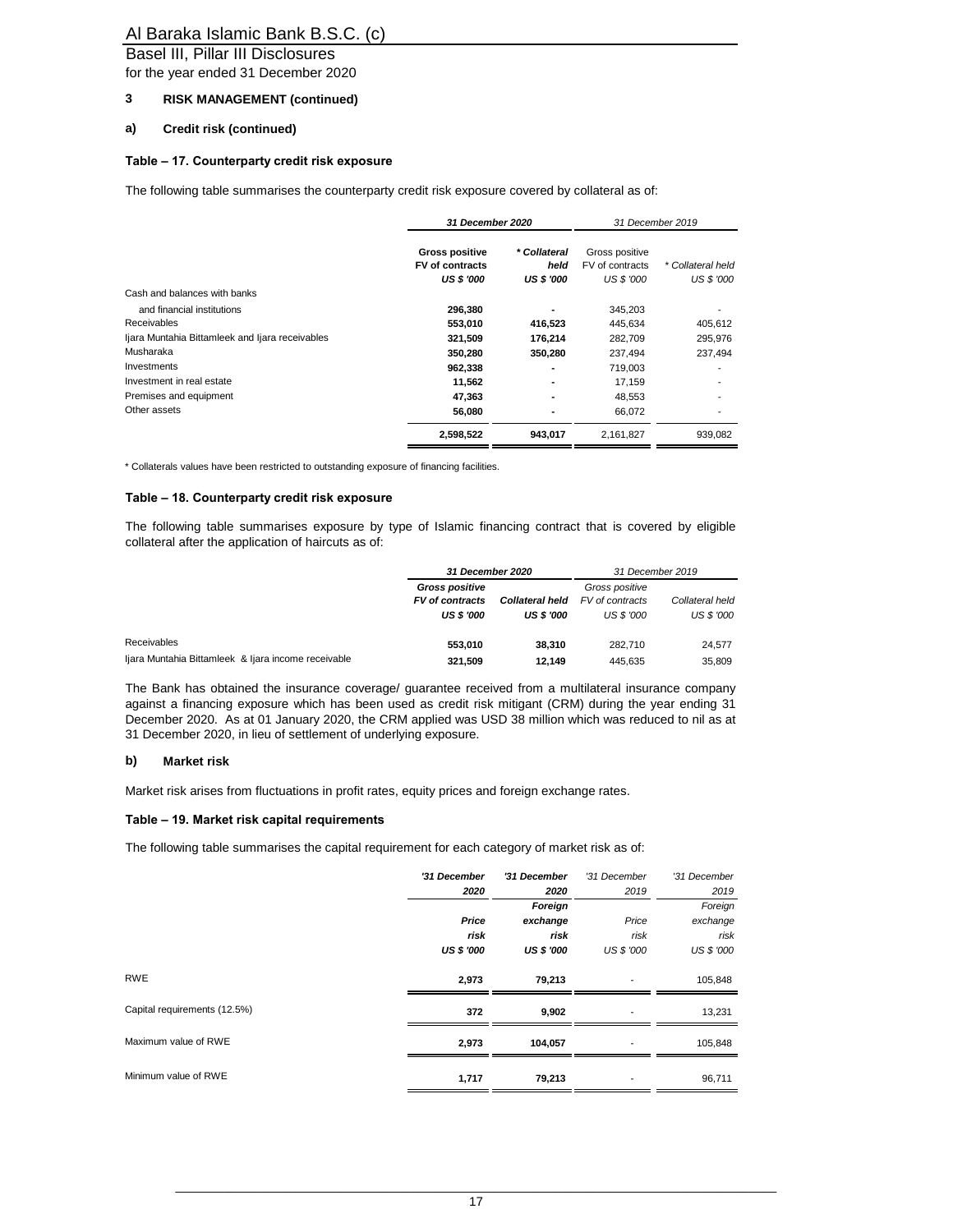## Basel III, Pillar III Disclosures

for the year ended 31 December 2020

#### **3 RISK MANAGEMENT (continued)**

## **b) Market Risk (continued)**

#### **Table – 20. Equity position risk in Banking Book**

The following table summarises the total and average gross exposure of equity based financing structures by types of financing contracts and investments as of 31 December 2020:

|                     |                   | Average           |                   |                   |                   |
|---------------------|-------------------|-------------------|-------------------|-------------------|-------------------|
|                     |                   | gross             |                   |                   |                   |
|                     | <b>Total</b>      | exposure          |                   |                   |                   |
|                     | gross             | over the          | <b>Publiciv</b>   | Privately         | Capital           |
|                     | exposure          | period            | held              | held              | requirement       |
|                     | <b>US \$ '000</b> | <b>US \$ '000</b> | <b>US \$ '000</b> | <b>US \$ '000</b> | <b>US \$ '000</b> |
| Managed funds       | 1,000             | 1,076             | $\blacksquare$    | 1,000             | 25                |
| Private equity      | 49,706            | 49,982            | 34,422            | 15,284            | 10,021            |
| Real estate related | 19,137            | 15,711            | ٠                 | 19,137            | 6,968             |
|                     | 69,843            | 66,769            | 34,422            | 35,421            | 17,014            |

The following table summarises the total and average gross exposure of equity based financing structures by types of financing contracts and investments as of 31 December 2019:

|                     |                   | Average<br>gross |                          |                   |                   |
|---------------------|-------------------|------------------|--------------------------|-------------------|-------------------|
|                     | Total             | exposure         |                          |                   |                   |
|                     | gross             | over the         | Publicly                 | Privately         | Capital           |
|                     | exposure          | period           | held                     | held              | requirement       |
|                     | <b>US \$ '000</b> | US \$ '000       | <b>US \$ '000</b>        | <b>US \$ '000</b> | <b>US \$ '000</b> |
| Managed funds       | 1,000             | 1,000            |                          | 1,000             | 25                |
| Private equity      | 48,556            | 43,646           | 28,648                   | 19,908            | 10,838            |
| Real estate related | 15,056            | 17,323           | $\overline{\phantom{a}}$ | 15,056            | 6,897             |
|                     | 64,612            | 61,969           | 28,648                   | 35,964            | 17,760            |

The Bank carries a diversified portfolio of equity investments containing the securities held for trading or shortterm capital gains and stakes in a few entities to secure strategic objectives like entrance in certain market or business segment. More specifically, the securities amounted to USD 3.9 million (2019: USD 4.1 million), in such portfolio, were held to generate capital gains.

#### **Table – 21. Equity gains or losses in Banking Book**

The following table summarises the cumulative realised and unrealised gains during the year ended:

|                                                                            | 2020              | 2019       |
|----------------------------------------------------------------------------|-------------------|------------|
|                                                                            | <b>US \$ '000</b> | US \$ '000 |
| Cummulative realised gains arising from sale or liquidation                | 15.951            | 10.383     |
| Total unrealised gains recognised in the balance sheet but not through P&L | 1.121             | (1,645)    |
| Unrealised gross gains included in Tier One Capital                        | 1.121             | (1,645)    |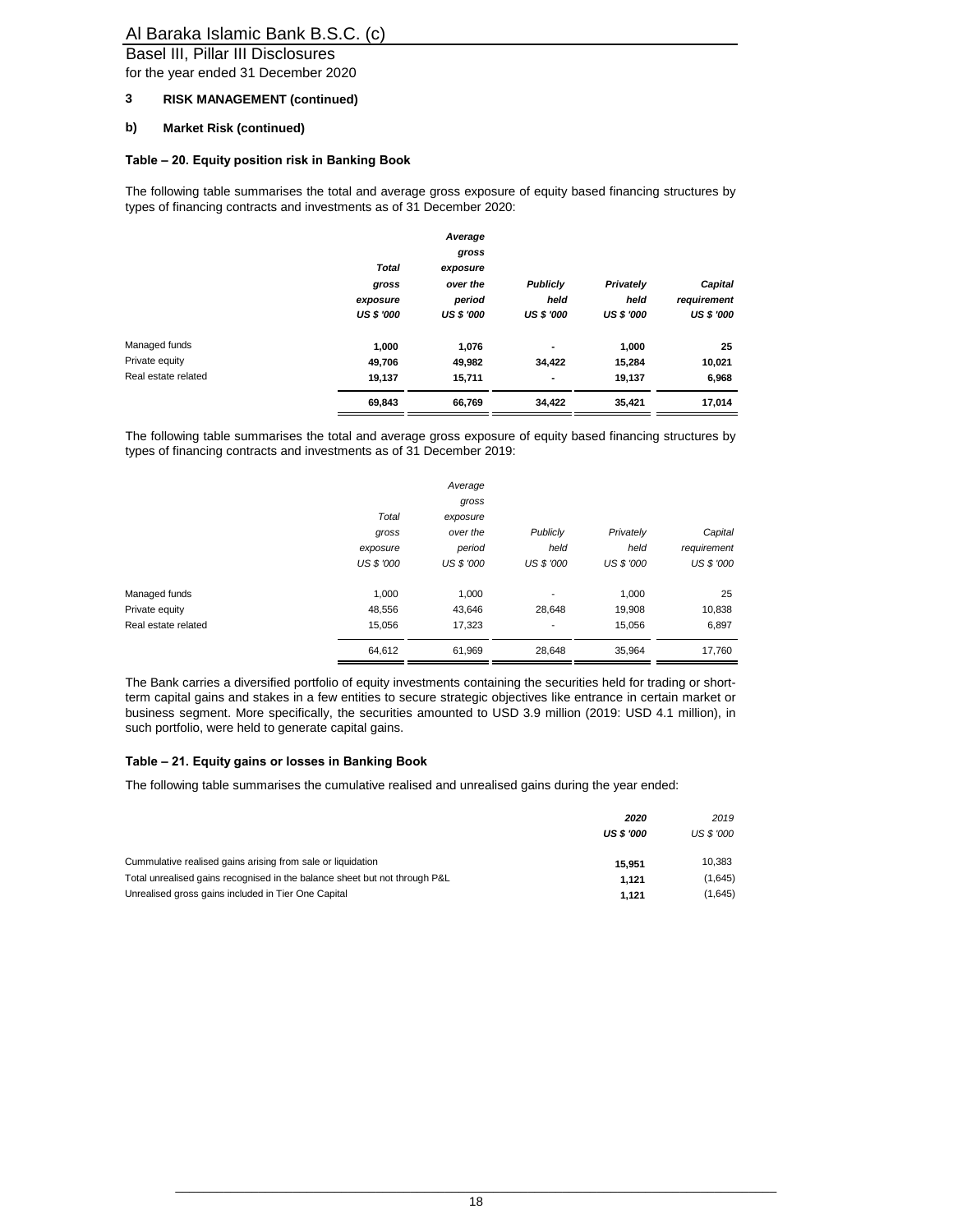## Basel III, Pillar III Disclosures

for the year ended 31 December 2020

#### **3 RISK MANAGEMENT (continued)**

#### **b) Market Risk (continued)**

## **Table – 21. Equity gains or losses in Banking Book (continued)**

Market risk arises from fluctuations in profit rates, equity prices and foreign exchange rates.

*Profit rate risk*

The Bank generates funds mainly through profit sharing arrangements or agency modes. The Bank continously monitor the profit rates prevailing in the domestic/ regional markets (issued by competitors). Further, the following factors also affects the determination of profit rates:

- Availability of profitable opportunities in the market
- Key economic fundamentals and liquidity levels
- Policy interest rates promulgated by domestic and leading global monetary agencies.

#### **Table – 22. Profit rate mismatch**

The following are the profit rate mismatch between the rate of return on assets and the expected funding due to the sources of finance as of:

|                                   |                   |                   | 2020              |                   |                   |
|-----------------------------------|-------------------|-------------------|-------------------|-------------------|-------------------|
|                                   | Up to 3           | 3 to 6            | 6 months          | 1 to 3            | Over              |
|                                   | months            | months            | to 1 year         | years             | 3 years           |
|                                   | <b>US \$ '000</b> | <b>US \$ '000</b> | <b>US \$ '000</b> | <b>US \$ '000</b> | <b>US \$ '000</b> |
| Receivables                       | 273,687           | 120,568           | 38,518            | 38,184            | 86,479            |
| Ijara Muntahia Bittamleek and     |                   |                   |                   |                   |                   |
| Ijara Income Receivables          | 6,264             | 27,960            | 14,337            | 42,396            | 230,553           |
| Musharaka                         |                   | 76,596            | 9,446             | 106,106           | 158,132           |
| <b>Investments-Sukuk</b>          | 65,768            |                   | 78,108            | 22,253            | 722,978           |
| Profit rate sensitive assets      | 345,719           | 225,124           | 140,409           | 208,939           | 1,198,142         |
| Murabaha and other payables       | 28,380            | 87,097            | 28,332            | 41,400            |                   |
| Equity of                         |                   |                   |                   |                   |                   |
| investment accountholders         | 895,910           | 151,958           | 318,639           | 161,664           | 168,736           |
| Subordinated debt                 | 2,605             |                   | 894               |                   | 9,384             |
| Profit rate sensitive liabilities | 926,895           | 239,055           | 347,865           | 203,064           | 178,120           |
| Profit rate gap                   | (581, 176)        | (13,931)          | (207, 456)        | 5,875             | 1,020,022         |
| Profit rate sensitivity (200bps)  | (11, 624)         | (279)             | (4, 149)          | 118               | 20,400            |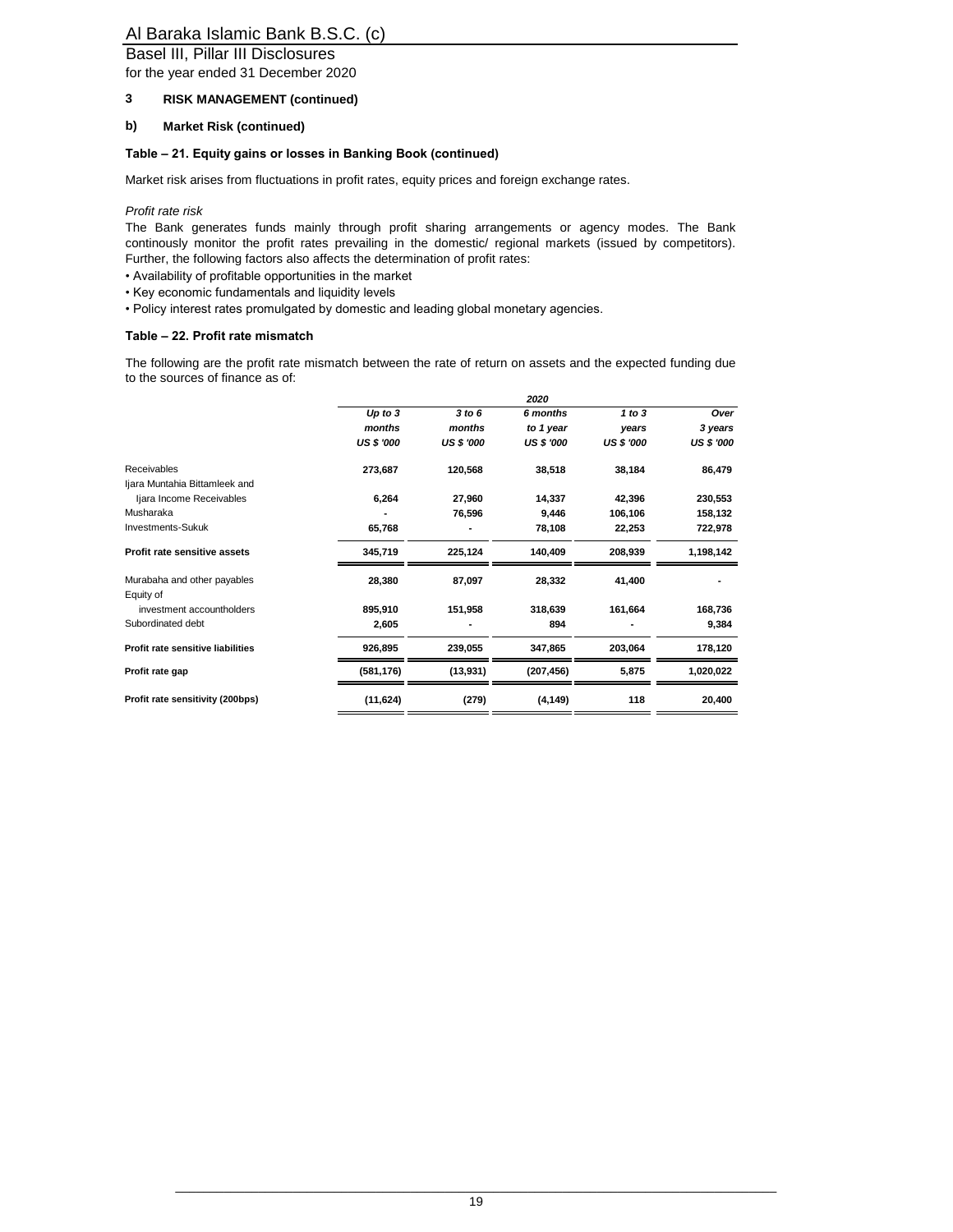Basel III, Pillar III Disclosures

for the year ended 31 December 2020

#### **3 RISK MANAGEMENT (continued)**

#### **b) Market Risk (continued)**

#### **Table – 22. Profit rate mismatch (continued)**

|                                   | 2019        |            |            |            |            |
|-----------------------------------|-------------|------------|------------|------------|------------|
|                                   | $Up$ to $3$ | 3 to 6     | 6 months   | 1 to 3     | Over       |
|                                   | months      | months     | to 1 year  | years      | 3 years    |
|                                   | US \$ '000  | US \$ '000 | US \$ '000 | US \$ '000 | US \$ '000 |
| <b>Receivables</b>                | 172,065     | 145,032    | 35,954     | 37,176     | 59,502     |
| Ijara Muntahia Bittamleek and     |             |            |            |            |            |
| Ijara Income Receivables          | 8,273       | 30,639     | 13,893     | 42,483     | 187,421    |
| Musharaka                         | 1,092       | 3,936      | 8,938      | 97,814     | 125,713    |
| <b>Investments-Sukuk</b>          | 39,296      | 128,303    | 34,679     | 97,909     | 354,205    |
| Profit rate sensitive assets      | 220,726     | 307,910    | 93,464     | 275,382    | 726,841    |
| Murabaha and other payables       | 71,544      | 15,918     |            | 38,000     |            |
| Equity of                         |             |            |            |            |            |
| investment accountholders         | 730,100     | 136,653    | 172,006    | 155,759    | 242,329    |
| Subordinated debt                 | 1,590       |            | 1,545      | 1,845      | 9,687      |
| Profit rate sensitive liabilities | 803,234     | 152,571    | 173,551    | 195,604    | 252,016    |
| Profit rate gap                   | (582, 508)  | 155,339    | (80,087)   | 79,778     | 474,825    |
| Profit rate sensitivity (200bps)  | (11,650)    | 3,107      | (1,602)    | 1,596      | 9,497      |

This table contains the mismatch amongst profit bearing assets and liabilities to ensure compliance with public disclosure requirements. However, in lieu of inherent nature of Islamic Banking, such mismatches does not exists amongst assets and liabilities carried by the Bank as the bank has profit and loss sharing mudarba agreement with Investment accountholders. Whereby in case of any decrease in profit rates the corresponding impact has to be shared with the customers as per the mudaraba arrangement. It's hereby elaborated that the assets base represents receivable against various modes of sales/ deployment of funds under wakala and mudaraba arrangements, assets and receivables against Ijara and participations in ventures under Musharaka arrangements. While these assets are finance through capital, current accounts, funds received under mudaraba contract, payables against purchase and predominantly through funds received under profit sharing or Mudarba contracts. Therefore, the table given is just indicative of profit mismatches amongst assets and liabilities under various contracts.

#### *Foreign exchange risk*

Foreign exchange risk arise from the movement of the rate of exchange over a period of time. Positions are monitored on a regular basis to ensure positions are maintained within established approved limits.

#### **Table – 23. Foreign currency translation risk**

Following is the Group's exposure to different currencies in equivalent US dollars:

| 2020              |
|-------------------|
| <b>Total</b>      |
| equivalent        |
| <b>US \$ '000</b> |
| 68,607            |
| (2,706)           |
| 53                |
| (3,832)           |
| 4,063             |
| 6,000             |
| 490               |
|                   |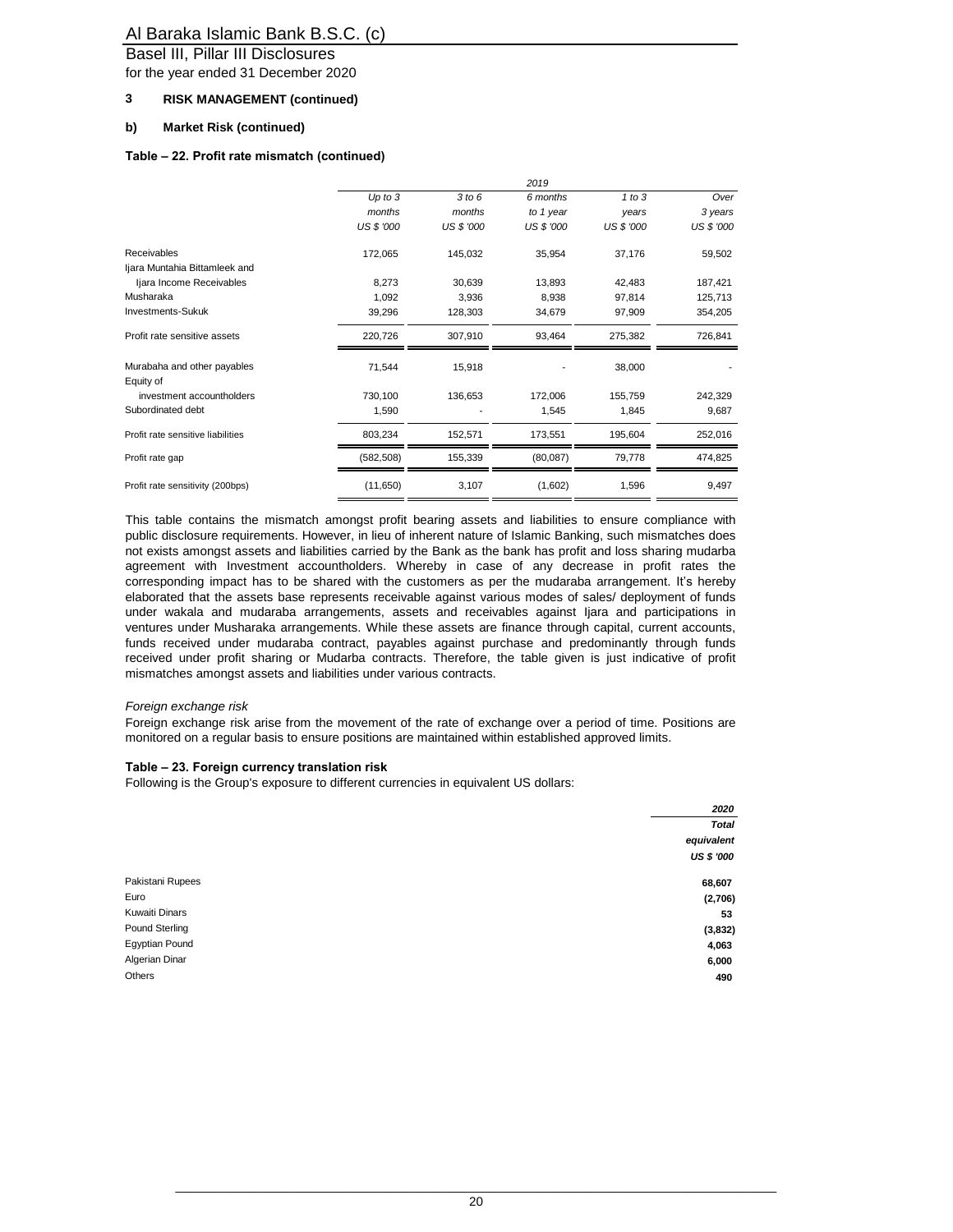Basel III, Pillar III Disclosures

for the year ended 31 December 2020

### **3 RISK MANAGEMENT (continued)**

#### **b) Market Risk (continued)**

#### **Table – 23. Foreign currency translation risk (continued)**

|                  | 2019              |
|------------------|-------------------|
|                  | Total             |
|                  | equivalent        |
|                  | <b>US \$ '000</b> |
| Pakistani rupees | 86,528            |
| Euro             | (1,798)           |
| Kuwaiti dinars   | 2,258             |
| Pound sterling   | (5, 229)          |
| Egyptian Pound   | 3,396             |
| Algerian Dinar   | 6,000             |
|                  |                   |

*2019*

*Effect on profit* 

The strategic currency risk represents the amount of equity of the subsidiary

#### *Foreign currency risk sensitivity analysis*

In order to measure its exposures to currency risk, the Group stress tests its exposures following the standard shocks approach which calculates the effect on assets and income of the Group as a result of 20% appreciation and depreciation in foreign currencies in relation to the reporting currency of the Group. This is calculated using various percentages based upon the judgement of the management of the Group.

#### **Table – 24. Foreign currency risk sensitivity analysis**

Following is the sensitivity analysis that calculates the effect of a reasonable possible movement of the currency exchange rate against the US Dollar with all other variables held constant on the consolidated statement of income and the consolidated statement of owner's equity. The impact of a similar increase / (decrease) in exchange rates will be approximately opposite to the impact disclosed below:

#### *At 31 December 2020*

| Currency              | <b>Particular</b>  | Change | <b>Exposures in</b><br><b>US \$ '000</b> | Litou vii pront<br>and loss/Equity<br><b>US \$ '000</b> |
|-----------------------|--------------------|--------|------------------------------------------|---------------------------------------------------------|
| Pakistani rupees      | Net long Position  | 20%    | 68,607                                   | 13,721                                                  |
| Euro                  | Net short Position | 20%    | (2,706)                                  | (541)                                                   |
| Kuwaiti dinars        | Net long Position  | 20%    | 53                                       | 11                                                      |
| Pound sterling        | Net short Position | 20%    | (3,832)                                  | (766)                                                   |
| Egyptian Pound        | Net long Position  | 20%    | 4,063                                    | 813                                                     |
| Algerian Dinar        | Net long Position  | 20%    | 6,000                                    | 1,200                                                   |
| Others                | Net long Position  | 20%    | 490                                      | 98                                                      |
| At 31 December 2019   |                    |        |                                          | Effect on profit                                        |
| Currency              | Particular         | Change | Exposures in<br>US \$ '000               | and loss/Equity<br>US \$ '000                           |
| Pakistani Rupees      | Net long Position  | 20%    | 86,528                                   | 17,306                                                  |
| Euro                  | Net short Position | 20%    | (1,798)                                  | (360)                                                   |
| <b>Kuwaiti Dinars</b> | Net long Position  | 20%    | 2,258                                    | 452                                                     |
| <b>Pound Sterling</b> | Net short Position | 20%    | (5,229)                                  | (1,046)                                                 |
| Egyptian Pound        | Net long Position  | 20%    | 3,396                                    | 679                                                     |
| Algerian Dinar        | Net long Position  | 20%    | 6,000                                    | 1,200                                                   |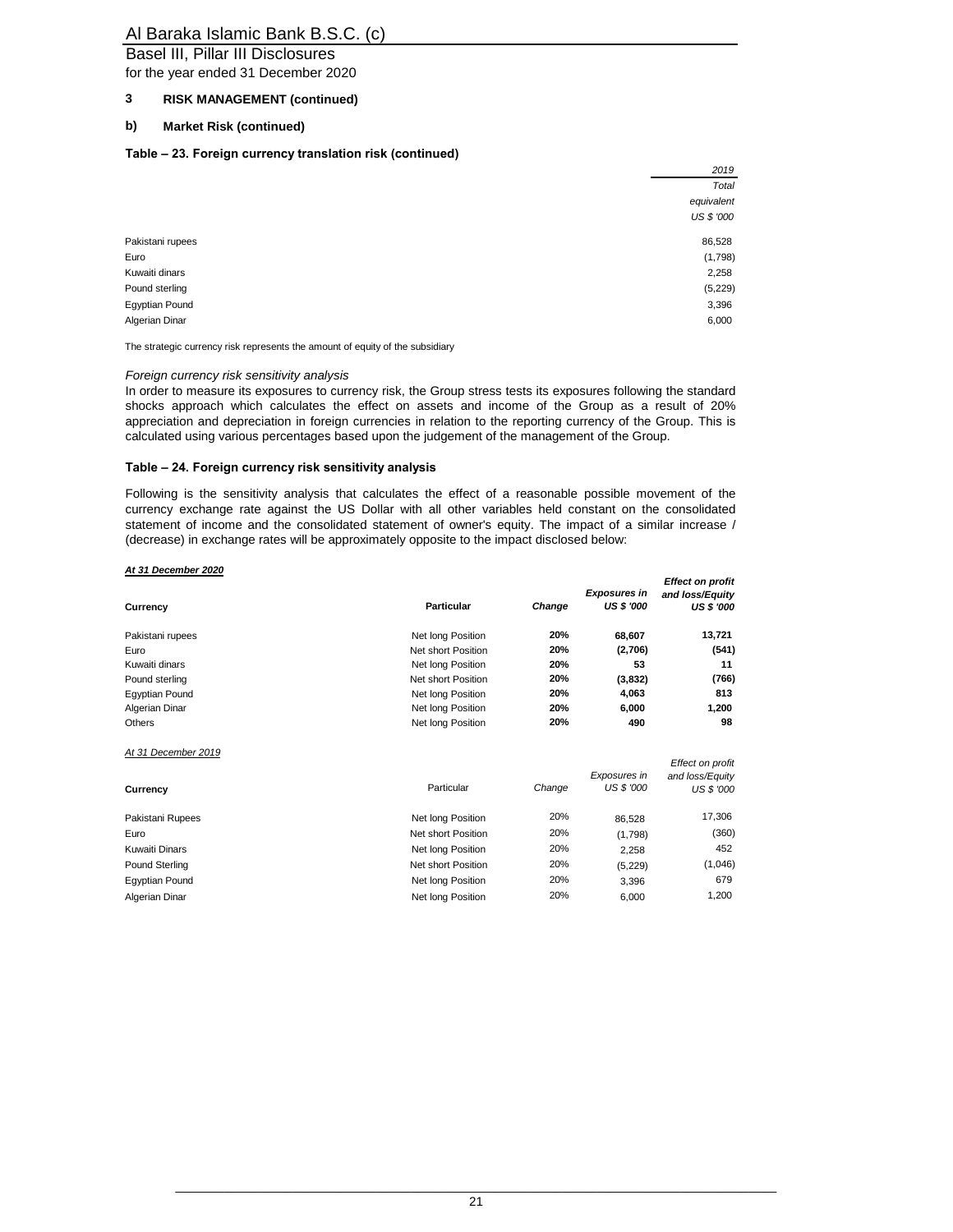Basel III, Pillar III Disclosures

for the year ended 31 December 2020

#### **3 RISK MANAGEMENT (continued)**

#### **c) Equity of Investment Accountholders (IAH)**

The Group manages and deploys Equity of IAH according to its Article of Association – Chapter 3 on Rules of Business. In this respect, the Bank invests its own funds separately or jointly with amount received from Equity of IAH. These funds received are managed in accordance with Shari' a requirements and standard of prudence is applied in the context of managing the overall portfolios to enable the Group to exercise its fiduciary responsibilities. The Group is authorised by Equity of IAH to invest the funds on the basis of Mudaraba, Murabaha, Salam, Ijara transactions and other forms of contract in a manner which the Group deems appropriate without laying down any restrictions as to where, how and for what purpose the funds should be invested.

The composition, characteristics, diversification, and concentration of portfolios are monitored within appropriate risk limits and indicators detailed in the Group's credit risk, liquidity risk, and other risks policies of the group. The strategic objectives of the investments of the funds are:

- a) Investment in Shari' a compliant opportunities;
- b) Targeted returns;
- c) Compliance with credit and Investment policy and overall business plan; and
- d) Diversified portfolio.

Funds are invested in Shari' a compliant commercial or consumer financing as well as short, medium, and long term investments excluding strategic investments. A due diligence process is in place which is consistent with business and risk policy guidelines of the Group after deduction of mandatory reserves and making allowance for short-term liquidity requirements.

Under all the aforesaid arrangement the Group can commingle the IAH funds with funds generated from various sources (Self-Financed). In this regards, the Bank at inception designate each asset separately as "Self" and "Jointly" financed, except liquid assets which are managed collectively. Further, the jointly financed assets are segregated proportionately based on amounts of funds contributed by each category of investors.

The Group's share of profit as a Mudarib for managing equity of IAH and their share of income is based on the terms and conditions of the related Mudarib agreements. These funds are invested in Islamic modes of financing and investments including murabaha, salam, istisna, wakala, musharaka, mudaraba and ijara. The Group is offering these accounts for saving and term accounts ranging from 1 months to 5 years. There are no separate designations for portfolio managers, investment advisors and trustee. IAH accounts are managed at Head Office and subsidiary levels by relevant departments.

Investors' share of income is calculated based on the income generated from joint investment accounts after deducting the expenses related to investment pool "mudarib expenses". Mudarib expenses include all expenses incurred by the Group, including specific provisions, but excluding staff cost and depreciation. The Group's "mudarib profit" is deducted from investors' share of income before distributing such income. In some cases, equity of IAH withdrawn before maturity and without completing agreed period are entitled to income available for tenror completed by the Investor and after deducting some charges.

The basis applied by the Group in arriving at the investment accountholders share of income is [total investment income less investment pool expenses] divided by [average funds generating income (shareholders and equity of investment accountholders) times average funds of equity of IAH].

The Bank constantly update its investment strategies to maintain progress with latest development in markets. In lieu of prevailing market conditions, the Bank focused on sovereigns and segments carrying relatively lower risk and avoided the segment deeply affected by spread of Covid 19 pandemic.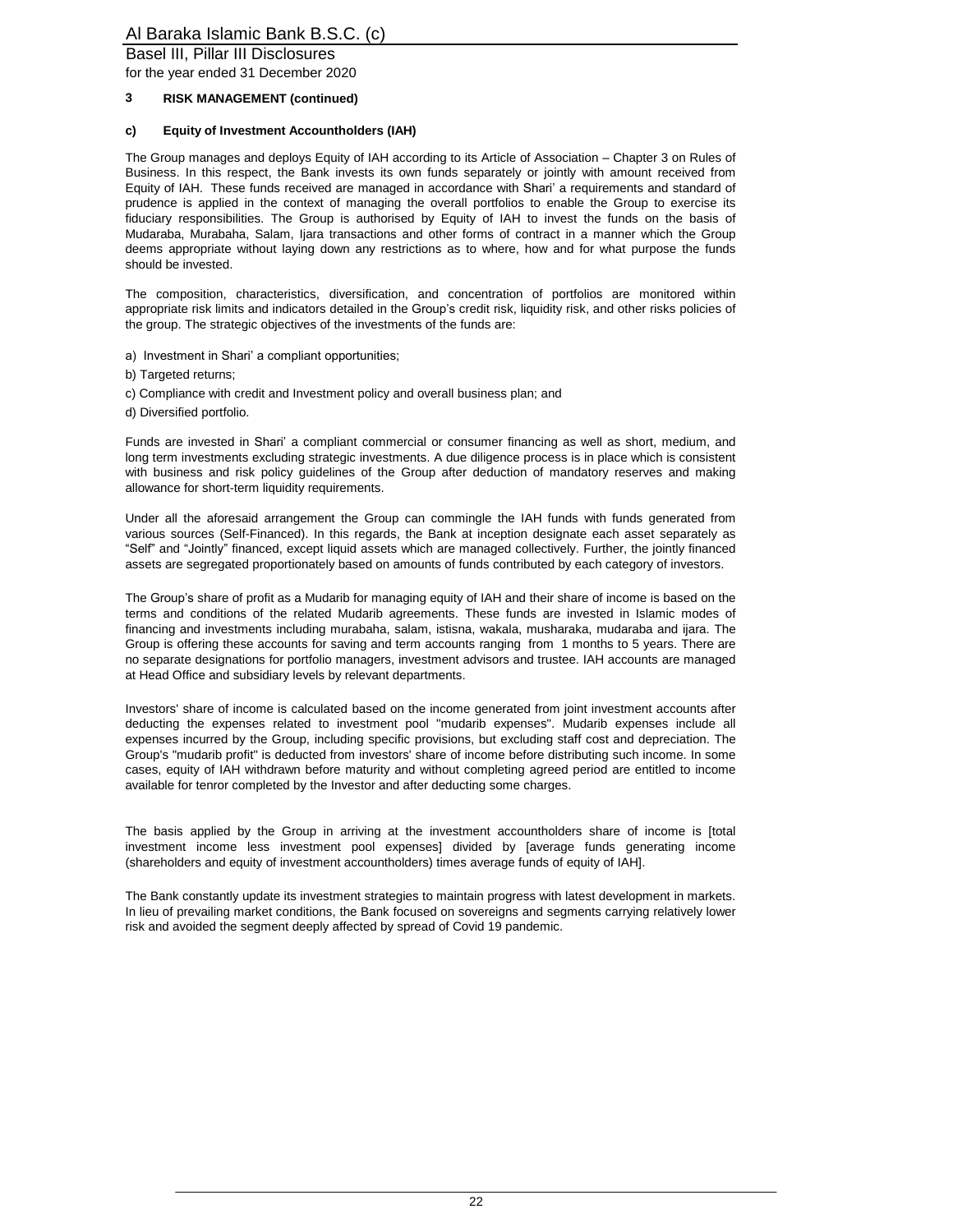Basel III, Pillar III Disclosures

for the year ended 31 December 2020

#### **3 RISK MANAGEMENT (continued)**

#### **c) Equity of Investment Accountholders (continued)**

#### **Investment risk reserve**

The Group deducts investment risk reserve as per approved policy from time to time from the profit distributable to equity of investment accountholders of its Bahrain operations, after allocating the Mudarib share in order to cater against future losses for equity of IAH.

#### **Profit equalisation reserve**

The Group appropriates a certain amount in excess of the profit to be distributed to equity of investment accountholders before taking into consideration the mudarib share of income. This is used to maintain a certain level of return on investment for equity of IAH.

#### *Displaced commercial risk*

The Group is exposed to displaced commercial risk in the event of having equity of IAH profit rates that are lower than market rates. The Group has mitigated this risk through the setting up of reserves that will be used in case of a drop in IAH profit rates. The policies and procedures for displaced commercial risk are formulated and implemented at the segment level (Pakistan and Bahrain).

#### *Complaint procedure / awareness programs*

A complaint management system is established; procedures on handling complaints have been developed, new Complaints form has been introduced, a number of complaints channels are available where customers can communicate through branches, call centre, email, dedicated staff number and web-site. Monitoring procedures have been developed as well.

The Group uses it's website, print and electronic media for consumer awareness program and to inform about new products.

#### *Penalty charges*

|                                                                  | 31 December       | 31 December |
|------------------------------------------------------------------|-------------------|-------------|
|                                                                  | 2020              | 2019        |
|                                                                  | <b>US \$ '000</b> | US \$ '000  |
| <b>Central Bank of Bahrain</b>                                   |                   |             |
| Discrepancies in credit, risk and compliance procedures          |                   |             |
| Discrepancies in corporate governance disclosure                 |                   |             |
| Anomalies in standing orders, EFTS and other electronic channels | 35                | 5           |
|                                                                  | 35                | 6           |
| <b>State Bank of Pakistan</b>                                    |                   |             |
| Various non-compliances with domestic laws and regulations       | 560               | 189         |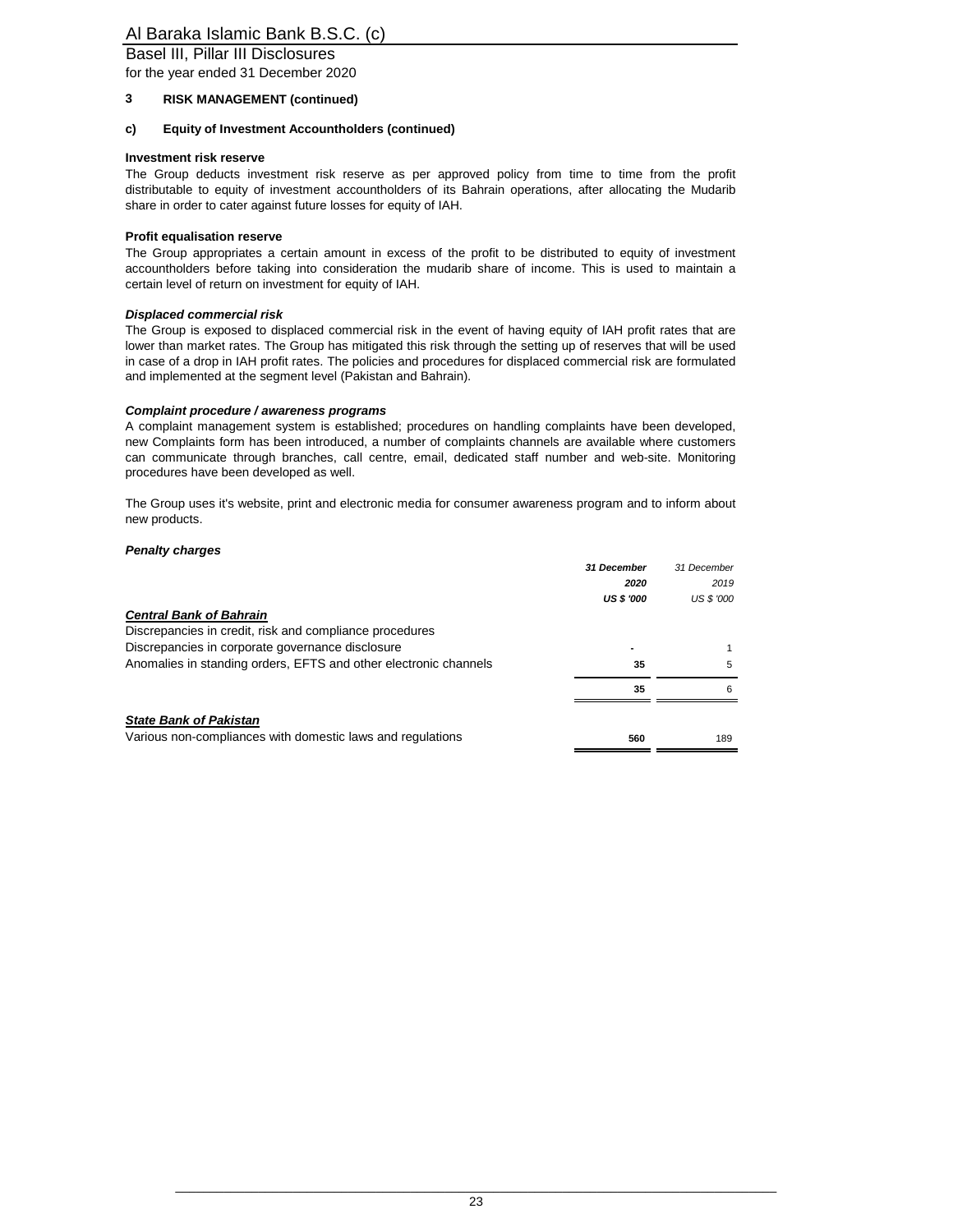Basel III, Pillar III Disclosures

for the year ended 31 December 2020

### **3 RISK MANAGEMENT (continued)**

#### **c) Equity of Investment Accountholders (continued)**

\*There was a penalty amounted to USD 1 thousand related to certain discrepancies in Corporate Governance paid subsequent to year 2018.

#### *Non-Shari'a complaint income*

The Group has received US \$ 596 thousand (2019: US \$ 115 thousand) from customers as penalty for default are other non sharia compliant sources, which was disposed through charity contribution.

#### **Table – 25. Equity of Investment Accountholders**

The following table summarises the breakdown of equity of IAH and the analysis of profit equalisation reserve, investment risk reserve and return on equity of IAH as of:

|                             | 31 December       | 31 December       |
|-----------------------------|-------------------|-------------------|
|                             | 2020              | 2019              |
|                             | <b>US \$ '000</b> | <b>US \$ '000</b> |
| IAH - Non-banks             | 367,695           | 267,266           |
| IAH - Banks                 | 1,328,868         | 1,169,352         |
| Profit equalisation reserve | 344               | 229               |
|                             | 1,696,907         | 1,436,847         |

#### **Table – 26. Ratio of reserves to total IAH**

The following table summarises the ratio of reserves to the total amount of equity of IAH as of:

|                | <b>31 December</b> | 31 December |
|----------------|--------------------|-------------|
|                | 2020               | 2019        |
|                |                    |             |
| PER to IAH (%) | 0.02%              | 0.02%       |
| IRR to IAH (%) | Nil                | Nil         |

#### **Table – 27. Equity of Investment Accountholders by Islamic financing product type**

The following table summarises the percentage of IAH financing for each type of Shari's-compliant contract to total equity of IAH financing as of:

|                                                     | 31 December<br>2020 | 31 December<br>2019 |
|-----------------------------------------------------|---------------------|---------------------|
| Receivables                                         | 32.53%              | 30.90%              |
| Musharaka                                           | 18.66%              | 13.75%              |
| Ijara Muntahia Bittamleek & Ijara income receivable | 16.81%              | 17.05%              |
| Investments                                         | 22.80%              | 17.69%              |
| Other assets                                        | 9.21%               | 20.60%              |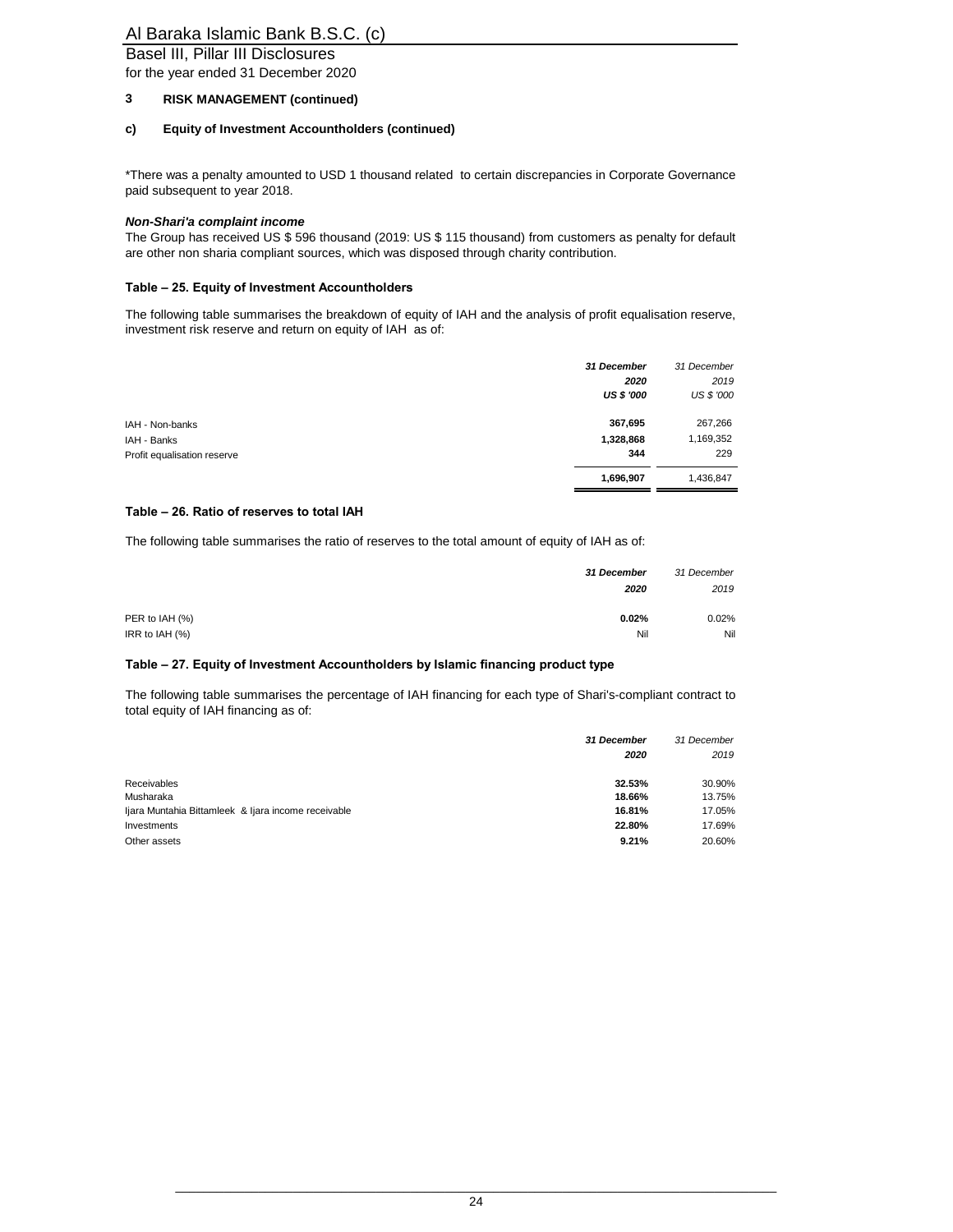## Basel III, Pillar III Disclosures

for the year ended 31 December 2020

#### **3 RISK MANAGEMENT (continued)**

#### **c) Equity of Investment Accountholders (continued)**

#### **Table – 28. Equity of Investment Accountholders by Counterparty Type**

The following table summarises the percentage of equity of investment accountholders for each category of counterparty to total equity as of:

#### **Counterparty type**

|                         | 31 December<br>2020 | 31 December<br>2019 |
|-------------------------|---------------------|---------------------|
| <b>Banks</b>            | 21.69%              | 18.60%              |
| <b>Investment Firms</b> | 4.22%               | 3.34%               |
| Corporates              | 23.79%              | 20.78%              |
| <b>Residentials</b>     | 42.97%              | 48.93%              |
| <b>Others</b>           | 7.33%               | 8.34%               |

#### **Table – 29. Investment Accountholders share of profit**

The following table summarises the share of profits earned by and paid out to equity of IAH and the Group as Mudarib for the year ended:

|                                             | <b>31 December</b> | 31 December | 31 December | 31 December | 31 December |
|---------------------------------------------|--------------------|-------------|-------------|-------------|-------------|
|                                             | 2020               | 2019        | 2018        | 2017        | 2016        |
| Administrative expenses charged to equity   |                    |             |             |             |             |
| of investment accountholders                | 14,061             | 8,863       | 10,577      | 7,079       | 5,755       |
| Share of profits earned by IAH, before      |                    |             |             |             |             |
| transfers to/from reserves                  | 87,437             | 84,531      | 69,629      | 71.861      | 61,137      |
| Percentage share of profit earned by IAH    |                    |             |             |             |             |
| before transfer to/from reserves            | 5.37%              | 6.06%       | 4.83%       | 4.73%       | 4.53%       |
| Share of profit paid out to IAH after       |                    |             |             |             |             |
| Mudarib fee and transfer                    |                    |             |             |             |             |
| to/from reserves                            | 63,761             | 75.287      | 53,151      | 53.553      | 44.558      |
| Percentage share of profit paid out to IAH  |                    |             |             |             |             |
| after Mudarib fee and transfer to/from      |                    |             |             |             |             |
| reserves                                    | 3.91%              | 5.40%       | 3.68%       | 3.52%       | 3.30%       |
| Share of profit paid out to Bank as mudarib | 23,676             | 9,244       | 16.477      | 18,308      | 16,579      |
| Mudarib Fee to total Investment Profits     | 27.08%             | 10.94%      | 23.66%      | 25.48%      | 27.12%      |

The Bank included the service charges/ fees from credit card operations on a proportionate basis in accordance with instructions and approvals Sharia department for distribution to equity of investment account

#### **Table – 30. Movement in profit equalisation reserve**

The following table summarises the movement in profit equilisation reserve during the year ended:

|                                                                                                                             | 31 December<br>2020<br><b>US \$ '000</b> | 31 December<br>2019<br>US \$ '000 | 31 December<br>2018<br>US \$ '000 | 31 December<br>2017<br>US \$ '000 | 31 December<br>2016<br>US \$ '000 |
|-----------------------------------------------------------------------------------------------------------------------------|------------------------------------------|-----------------------------------|-----------------------------------|-----------------------------------|-----------------------------------|
| Balance at 1 January<br>Amount utilized on initial implementation                                                           | 229                                      | 115                               | 572                               | 551                               | 558                               |
| of FAS 30                                                                                                                   |                                          |                                   | (572)                             | ۰                                 |                                   |
| Restated balances as on 01 January                                                                                          | 229                                      | 115                               |                                   | 551                               | 558                               |
| Amount apportioned from income                                                                                              | 115                                      | 114                               | 115                               | ۰                                 |                                   |
| Foreign exchange gain / (loss)                                                                                              |                                          |                                   |                                   | 21                                | (7)                               |
|                                                                                                                             | 344                                      | 229                               | 115                               | 572                               | 551                               |
| Percentage of the profit earned on equity<br>of investment accountholders<br>appropriated to profit<br>equilisation reserve | 0.13%                                    | 0.13%                             | 0.17%                             | $0.00\%$                          | 0.00%                             |
|                                                                                                                             |                                          |                                   |                                   |                                   |                                   |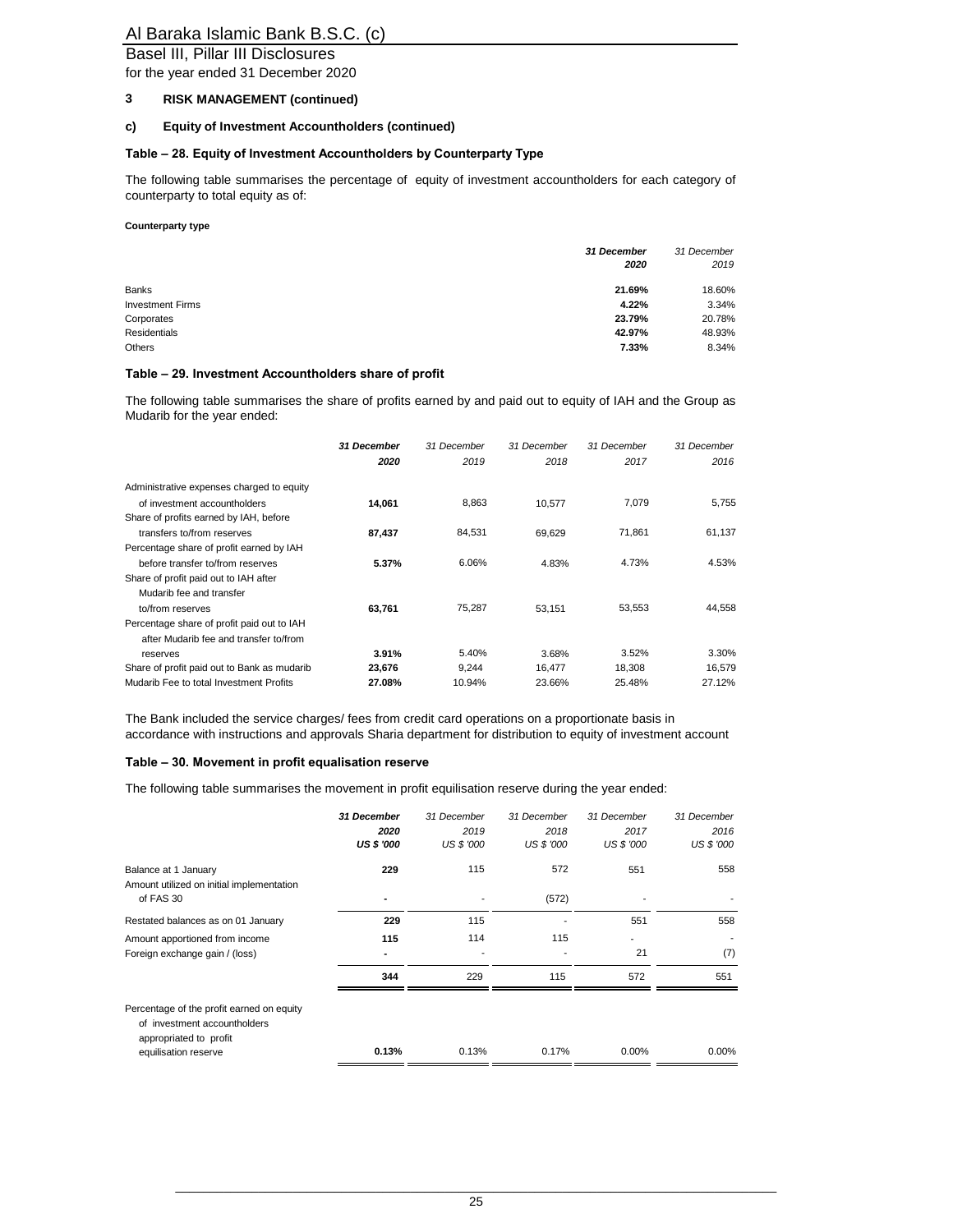Basel III, Pillar III Disclosures

for the year ended 31 December 2020

#### **3 RISK MANAGEMENT (continued)**

#### **c) Equity of Investment Accountholders (continued)**

#### **Table – 31. Movement in investment risk reserve**

The following table summarises the movement in investment risk reserve during the year ended:

|                                                                                                                             | 31 December<br>2020<br><b>US \$ '000</b> | 31 December<br>2019<br>US \$ '000 | 31 December<br>2018<br><b>US \$ '000</b> | 31 December<br>2017<br><b>US \$ '000</b> | 31 December<br>2016<br>US \$ '000 |
|-----------------------------------------------------------------------------------------------------------------------------|------------------------------------------|-----------------------------------|------------------------------------------|------------------------------------------|-----------------------------------|
| Balance at 1 January<br>Amount utilized on initial implementation                                                           |                                          |                                   | 1,701                                    | 2,339                                    | 2,339                             |
| of FAS 30                                                                                                                   |                                          |                                   | (1,701)                                  |                                          | (2, 339)                          |
| Restated balances as on 01 January<br>Exchange difference<br>Amount apportioned to provision                                |                                          |                                   |                                          | 2,339<br>(639)                           |                                   |
|                                                                                                                             | $\blacksquare$                           | ۰                                 | ٠                                        | 1,701                                    |                                   |
| Percentage of the profit earned on equity<br>of investment accountholders<br>appropriated to profit<br>equilisation reserve | Nil                                      | Nil                               | Nil                                      | Nil                                      | Nil                               |

The profit equalisation reserve and investment risk reserve will revert to IAH as per terms and conditions of the Mudaraba contract.

As IAH funds are commingled with the Group's funds for investment, no priority is granted to any party for the purpose of investments and distribution of profits.

The Group's share, as Mudarib, in the profits of IAH is up to a maximum of 70% (31 December 2019: up to 70%) as per the terms of IAH agreements.

#### **Table – 32. Equity of Investment Accountholders rate of return**

The following table summarises the average rate of return over the period:

|                             | Average<br>31 December 2020 Rate of return % |       |            |
|-----------------------------|----------------------------------------------|-------|------------|
|                             |                                              |       |            |
|                             | <b>Bahrain</b>                               |       | Pakistan   |
|                             | BD                                           | US \$ |            |
| Saving Accounts             | 0.10%                                        | 0.10% | $3.25 - %$ |
| One Month Term Deposits     | 0.91%                                        | 0.70% | $2.24 - %$ |
| Three Months Term Deposits  | 1.61%                                        | 1.34% | $2.38 - %$ |
| Six Months Term Deposits    | 1.91%                                        | 1.52% | $2.46 - %$ |
| Nine Months Term Deposits   | 2.23%                                        | 1.82% |            |
| 1 Year Term Deposits        | 2.48%                                        | 2.07% | 4.05%      |
| 2 Years Term Deposits       | 2.53%                                        | 2.11% | $5.61 - %$ |
| 3 Year Term Deposits        | 2.58%                                        | 2.21% | $5.73 - %$ |
| 4 Years Term Deposits       | 2.63%                                        | 2.30% | $5.58 - %$ |
| <b>5Years Term Deposits</b> | 2.68%                                        | 2.39% | $6.11 - %$ |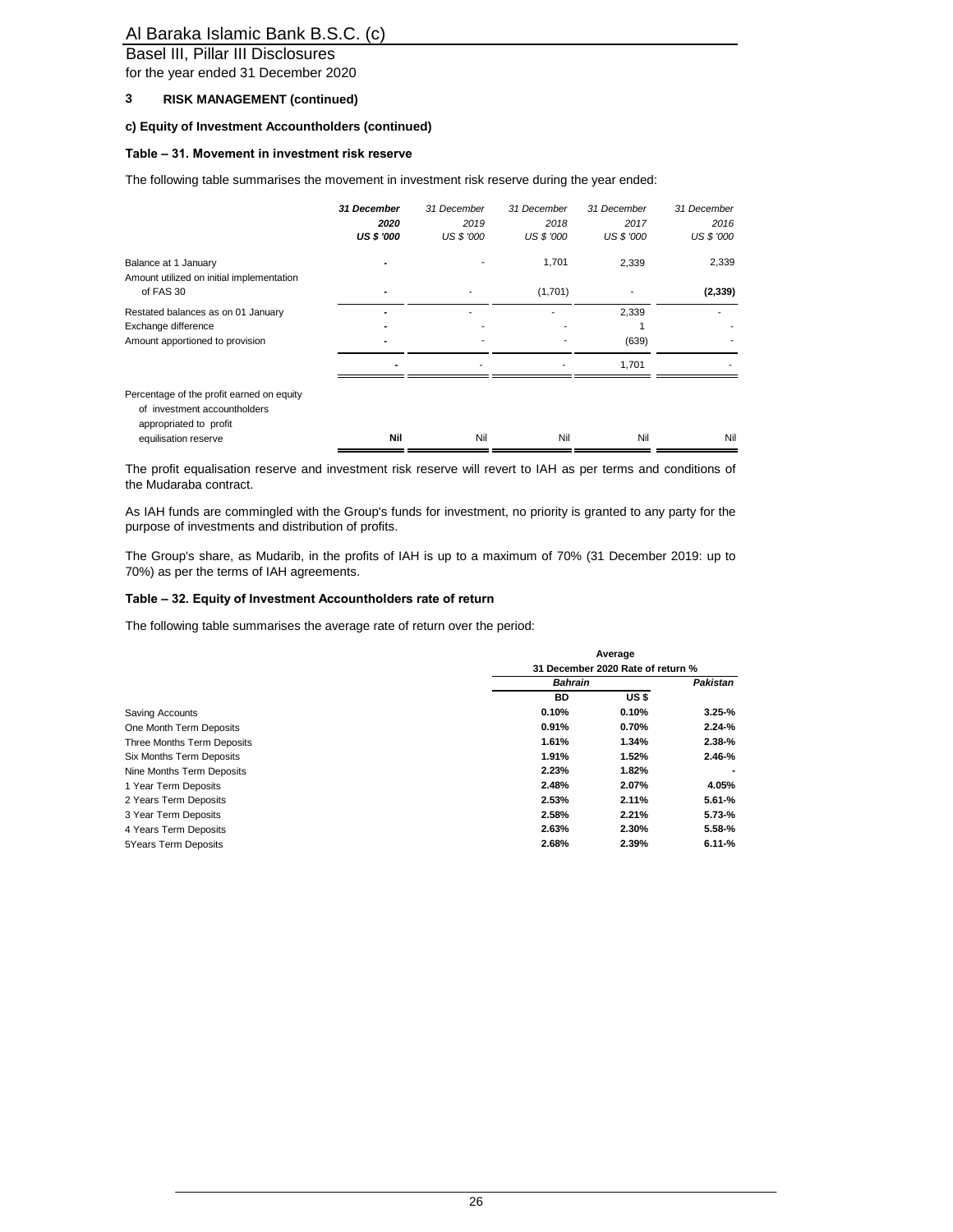Basel III, Pillar III Disclosures

for the year ended 31 December 2020

## **3 RISK MANAGEMENT (continued)**

#### **c) Equity of Investment Accountholders (continued)**

| Average<br>31 Dec 2019 Rate of return % |       |        |
|-----------------------------------------|-------|--------|
|                                         |       |        |
| <b>BD</b>                               | US \$ |        |
| 0.11%                                   | 0.09% | 7.02%  |
| 0.70%                                   | 0.73% | 4.98%  |
| 0.88%                                   | 0.64% | 5.77%  |
| 1.00%                                   | 0.75% | 6.01%  |
| 1.50%                                   | 0.84% |        |
| 1.21%                                   | 0.91% | 9.03%  |
| 1.30%                                   | 0.94% | 11.43% |
| 1.92%                                   | 1.93% | 11.68% |
| ۰                                       | ۰.    | 11.26% |
| 2.37%                                   | 1.66% | 11.97% |
|                                         |       |        |

#### **Table – 33. Equity of Investment Accountholders by type of assets**

The following table summarises the types of assets in which the funds are invested and the actual allocation among various types of assets and the changes in the asset allocation for the year ended 31 December 2020:

|                              | Opening<br>Actual |                   | <b>Closing</b><br><b>Actual</b> |
|------------------------------|-------------------|-------------------|---------------------------------|
|                              | <b>Allocation</b> | <b>Movement</b>   | <b>Allocation</b>               |
|                              | <b>US \$ '000</b> | <b>US \$ '000</b> | <b>US \$ '000</b>               |
| Cash and balances with banks | 281,217           | (177, 217)        | 104,000                         |
| <b>Receivables</b>           | 444.055           | 107,962           | 552,018                         |
| Ijara Muntahia Bittamleek    | 245,047           | 40,155            | 285,202                         |
| Musharaka                    | 197.561           | 119,077           | 316,638                         |
| Investments                  | 254.236           | 132,603           | 386,839                         |
| Other assets                 | 14,731            | 37,479            | 52,210                          |
|                              | 1,436,847         | 260.059           | 1,696,907                       |

The following table summarises the types of assets in which the funds are invested and the actual allocation among various types of assets for the year ended 31 December 2019:

|                              | Opening           |                   | Closing    |
|------------------------------|-------------------|-------------------|------------|
|                              | actual            |                   | actual     |
|                              | allocation        | Movement          | allocation |
|                              | <b>US \$ '000</b> | <b>US \$ '000</b> | US \$ '000 |
| Cash and balances with banks | 93.598            | 187,619           | 281,217    |
| <b>Receivables</b>           | 705.617           | (261, 562)        | 444,055    |
| Ijara Muntahia Bittamleek    | 250,758           | (5,711)           | 245,047    |
| Musharaka                    | 223.712           | (26, 151)         | 197,561    |
| Investments                  | 108.593           | 145.643           | 254.236    |
| Other assets                 | 28,504            | (13, 773)         | 14,731     |
|                              | 1,410,782         | 26.065            | 1,436,847  |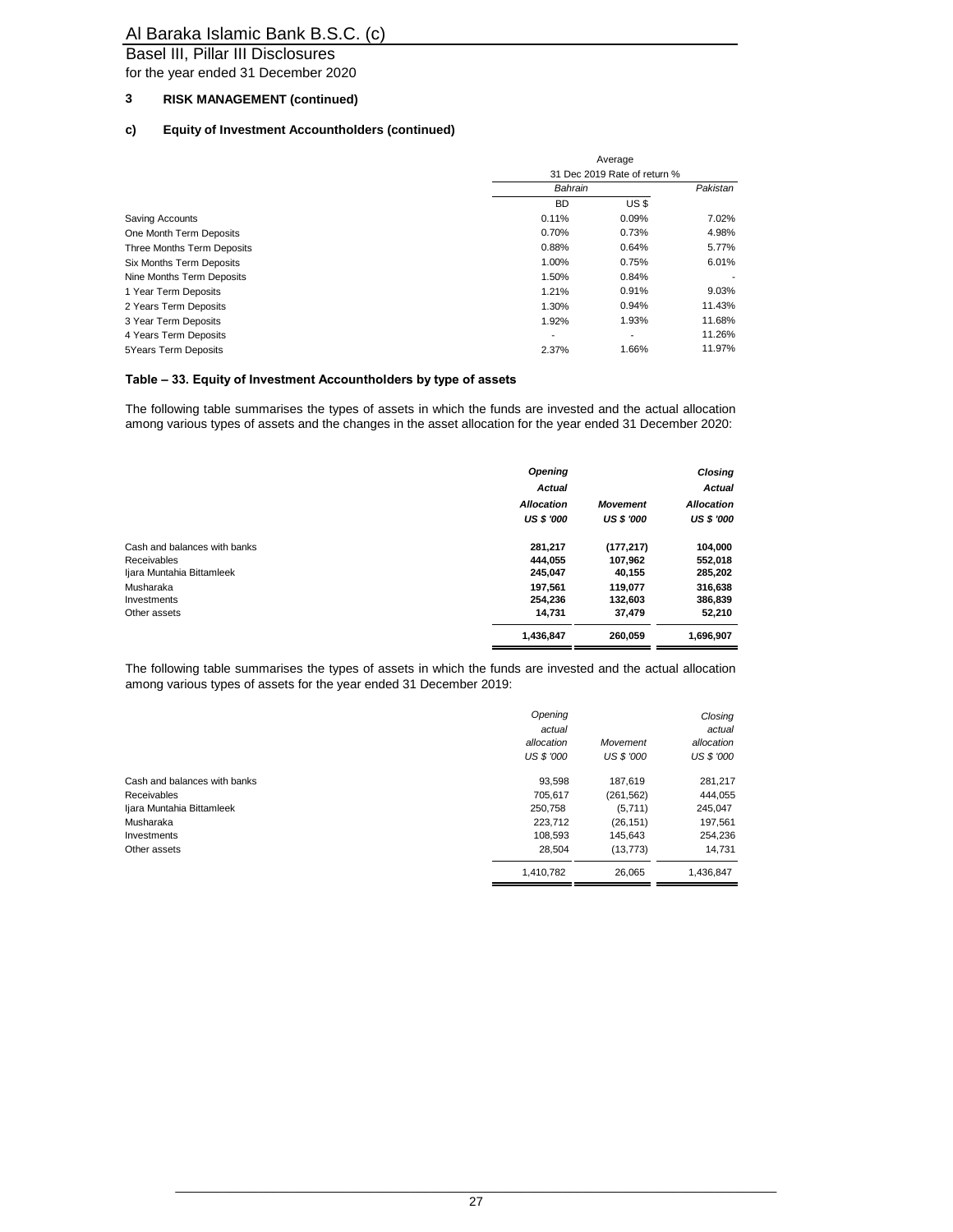Basel III, Pillar III Disclosures

for the year ended 31 December 2020

#### **3 RISK MANAGEMENT (continued)**

#### **c) Equity of Investment Accountholders (continued)**

The following table summarises the types of assets in which the funds are invested and the actual allocation among various types of assets and the changes in the asset allocation for the six months period ended 30 December 2020:

|                              | Opening<br><b>Actual</b> |                   | <b>Closing</b><br><b>Actual</b> |
|------------------------------|--------------------------|-------------------|---------------------------------|
|                              | <b>Allocation</b>        | <b>Movement</b>   | <b>Allocation</b>               |
|                              | <b>US \$ '000</b>        | <b>US \$ '000</b> | <b>US \$ '000</b>               |
| Cash and balances with banks | 314.664                  | (210, 664)        | 104,000                         |
| <b>Receivables</b>           | 491,451                  | 60,567            | 552,018                         |
| Ijara Muntahia Bittamleek    | 251,477                  | 33,725            | 285,202                         |
| Musharaka                    | 274.763                  | 41,875            | 316,638                         |
| Investments                  | 232,878                  | 153,961           | 386,839                         |
| Other assets                 | 45.871                   | 6.339             | 52,210                          |
|                              | 1,611,104                | 85.803            | 1.696.907                       |

The following table summarises the types of assets in which the funds are invested and the actual allocation among various types of assets and the changes in the asset allocation for the six months period ended 30 December 2019:

|                              | Opening<br>actual               |                               | Closing<br>actual        |
|------------------------------|---------------------------------|-------------------------------|--------------------------|
|                              | allocation<br><b>US \$ '000</b> | Movement<br><b>US \$ '000</b> | allocation<br>US \$ '000 |
| Cash and balances with banks | 107.988                         | 173.229                       | 281,217                  |
| <b>Receivables</b>           | 571.596                         | (127.541)                     | 444.055                  |
| Ijara Muntahia Bittamleek    | 241,195                         | 3,852                         | 245,047                  |
| Musharaka                    | 191.991                         | 5.570                         | 197,561                  |
| Investments                  | 242.227                         | 12.009                        | 254.236                  |
| Other assets                 | 27,486                          | (12, 755)                     | 14.731                   |
|                              | 1.382.483                       | 54.364                        | 1.436.847                |

#### **Table – 34. Equity of Investment Accountholders profit earned and paid**

The following table summarises the amount and percentage of profits earned and paid out to profit sharing investment accounts over the past five years:

|      |                   | <b>Profit earned</b> |                   | <b>Profit paid to IAH</b> |
|------|-------------------|----------------------|-------------------|---------------------------|
|      | <b>US \$ '000</b> | %age                 | <b>US \$ '000</b> | %age                      |
| 2020 | 87.437            | 5.37%                | 63.761            | 3.91%                     |
| 2019 | 84.531            | 6.06%                | 75.287            | 5.40%                     |
| 2018 | 69.629            | 4.83%                | 53.151            | 3.68%                     |
| 2017 | 71.861            | 4.73%                | 53.553            | 3.52%                     |
| 2016 | 61.137            | 4.53%                | 44.558            | 3.30%                     |
| 2015 | 69.244            | 5.40%                | 51.696            | 4.03%                     |

\* Annualised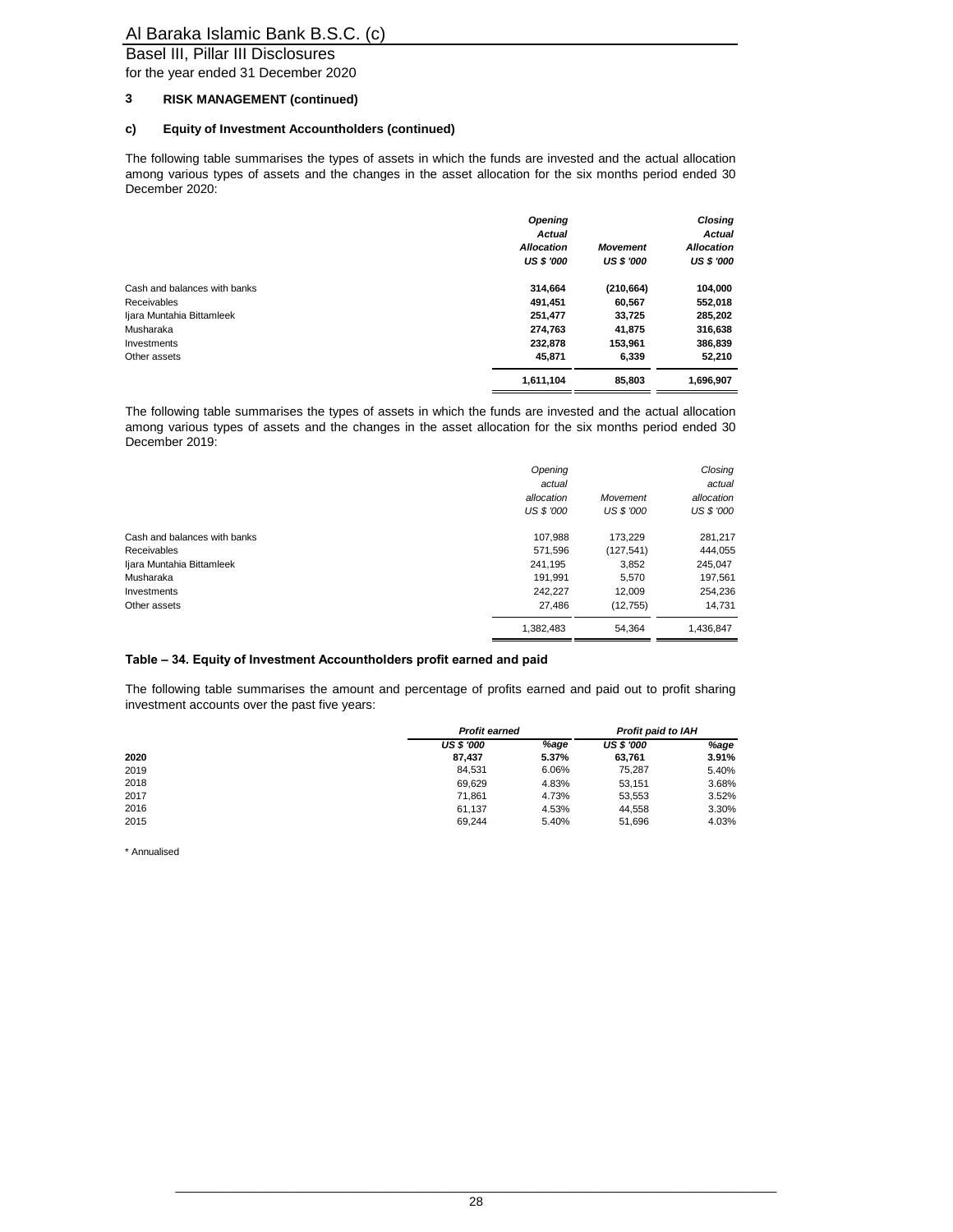Basel III, Pillar III Disclosures

for the year ended 31 December 2020

#### **3 RISK MANAGEMENT (continued)**

#### **c) Equity of Investment Accountholders (continued)**

#### **Table - 35. Treatment of assets financed by Equity of Investment Accountholders**

The following table summarises the treatment of assets financed by IAH in the calculation of risk weighted assets (RWA) for capital adequacy purposes as of 31 December 2020:

|                                |                  | <b>RWA</b> for<br>capital |                  |
|--------------------------------|------------------|---------------------------|------------------|
|                                |                  | adequacy                  | Capital          |
|                                | <b>RWA</b>       | purposes                  | charges          |
|                                | <b>US\$ '000</b> | <b>US\$ '000</b>          | <b>US\$ '000</b> |
| <b>Type of Claims</b>          |                  |                           |                  |
| Claims on Sovereign            | 1,745            | 524                       | 66               |
| Claims on PSEs                 | 2,276            | 683                       | 85               |
| <b>Claims on Banks</b>         | 122,123          | 36,637                    | 4,580            |
| Claims on Corporates           | 399,323          | 119,797                   | 14,975           |
| Mortgage                       | 168,718          | 50,615                    | 6,327            |
| Regulatory Retail Portfolio    | 89,337           | 26,801                    | 3,350            |
| Past due facilities            | 44,969           | 13,491                    | 1,686            |
| Investment in securities       | 464              | 139                       | 17               |
| <b>Holding of Real Estates</b> | 17,368           | 5,210                     | 651              |
| <b>Other Assets</b>            | 28,346           | 8,504                     | 1,063            |
|                                | 874,669          | 262,401                   | 32,800           |

The following table summarises the treatment of assets financed by IAH in the calculation of risk weighted assets (RWA) for capital adequacy purposes as of 31 December 2019:

|                                    |                  | RWA for<br>capital |                  |
|------------------------------------|------------------|--------------------|------------------|
|                                    |                  | adequacy           | Capital          |
|                                    | <b>RWA</b>       | purposes           | charges          |
|                                    | <b>US\$ '000</b> | <b>US\$ '000</b>   | <b>US\$ '000</b> |
| Type of Claims                     |                  |                    |                  |
| Claims on Sovereign                | 51,130           | 15,339             | 1,917            |
| Claims on PSEs                     | 715              | 215                | 27               |
| <b>Claims on Banks</b>             | 29,389           | 8,817              | 1,102            |
| Claims on Corporates               | 369,431          | 110,829            | 13,854           |
| Mortgage                           | 133,956          | 40,187             | 5,023            |
| <b>Requlatory Retail Portfolio</b> | 67,724           | 20,317             | 2,540            |
| Past due facilities                | 56,439           | 16,932             | 2,117            |
| Investment in securities           | 644              | 193                | 24               |
| Holding of Real Estates            | 20,150           | 6,045              | 756              |
| <b>Other Assets</b>                | 59               | 18                 | $\overline{2}$   |
|                                    | 729,637          | 218,892            | 27,362           |

#### **d) Off-balance sheet equity of Investment Accountholders**

Off-balance sheet equity of Investment accountholders is invested and managed in accordance with Shari'a requirements.

The Group is not engaged in investment management activities or in managing funds. Therefore, the investments policies or risk parameters related to funds management are not relevant amid with specific nature of such business. The exposures given above are raised predominantly under agency arrangements/ syndications with specified institutional customers . In this respect, the respective nature, associated risks and returns measures are duly disclosed.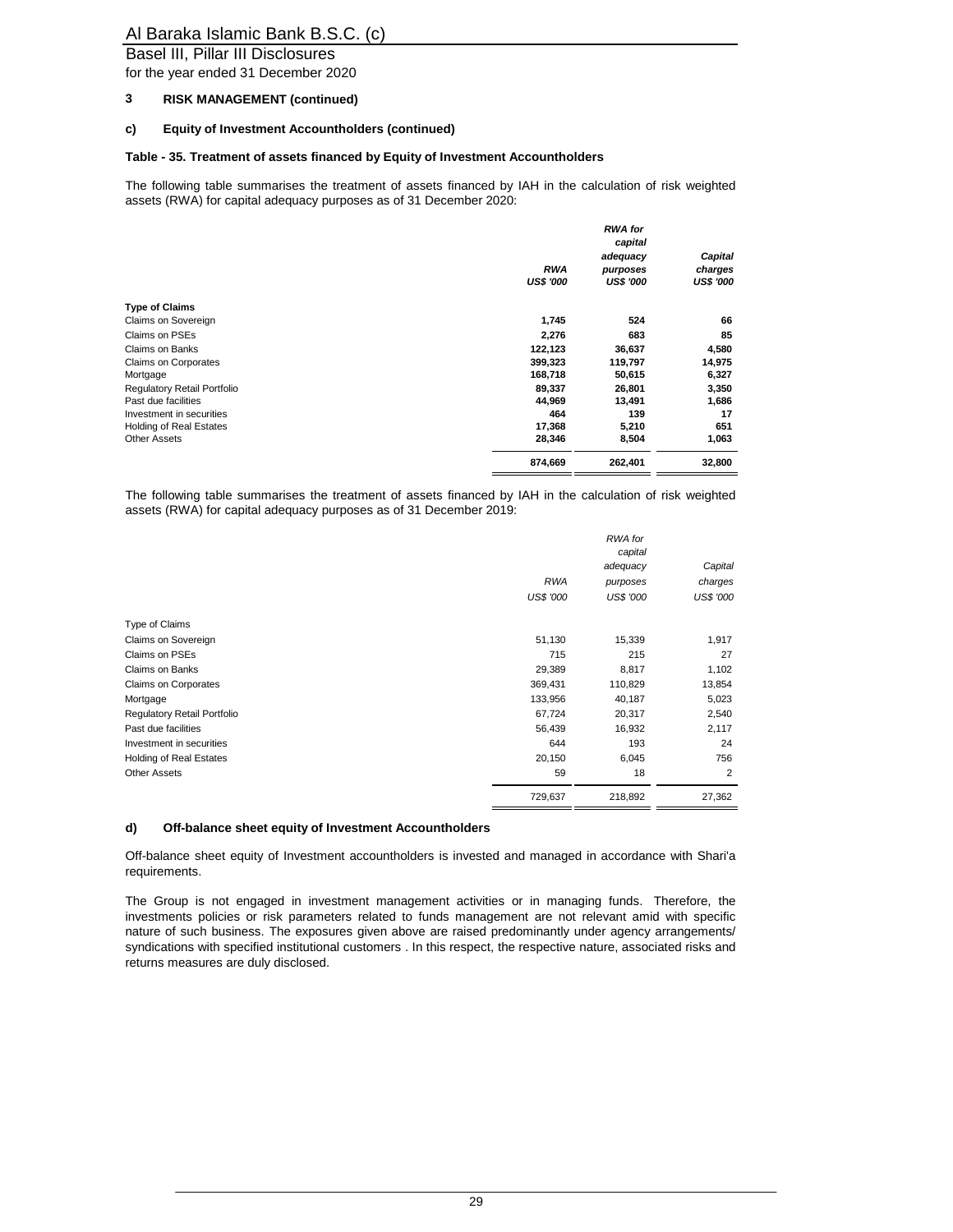Basel III, Pillar III Disclosures

for the year ended 31 December 2020

#### **3 RISK MANAGEMENT (continued)**

#### **d) Off-balance sheet equity of Investment Accountholders (continued)**

The Group has appropriate procedures and controls in place commensurate to the size of its portfolio which includes:

- (a) Organizing its internal affairs in a responsible manner, ensuring it has appropriate internal controls and risk management systems and procedures and controls designed to mitigate and manage such risks;
- (b) Observing high standards of integrity and fair dealing in managing the scheme to the best interest of its investors; and
- (c) Ensuring that the Group has the requisite level of knowledge and experience for the tasks that is undertaken and is competent for the work undertaken.

#### **Table – 36. Off-balance sheet equity of Investment Accountholders by Islamic product type**

The following table summarises the breakdown of Off-balance sheet equity of IAH by type of islamic financing contracts as of:

#### **Islamic products**

**Counterparty type**

|                                               | 31 December<br>2020      | 31 December<br>2019 |
|-----------------------------------------------|--------------------------|---------------------|
| Wakala Bi Al-Istithmar                        |                          |                     |
| Pool                                          |                          |                     |
| Receivables                                   | $\overline{\phantom{a}}$ | 97.11%              |
| Investments                                   | $\overline{\phantom{a}}$ | 2.89%               |
| On balance sheet jointly<br>finanaced assets* |                          |                     |
| Others                                        |                          |                     |
| Receivables                                   | 85.73%                   | 46.83%              |
| Investments                                   | 14.27%                   | 53.17%              |

\* Funds received under "Wakala" contracts are commingled or invested under multi level arrangements in " On Balance Sheet Equity of Investment Accountholders. In this regards, the distribution of such assets is duly given in section "C".

#### **Table – 37. Off-balance sheet equity of Investment Accountholders by counterparty type**

The following table summarises the percentage of financing for each category of counterparty to total financing as of:

| Counterparty type                             | 31 December<br>2020 | 31 December<br>2019 |
|-----------------------------------------------|---------------------|---------------------|
| Wakala Bi Al-Istithmar                        |                     |                     |
| Pool                                          |                     |                     |
| <b>Banks</b>                                  | ۰                   | 91.34%              |
| Corporate                                     | ۰                   | 8.66%               |
| On balance sheet jointly<br>finanaced assets* |                     |                     |
| <b>Others</b>                                 |                     |                     |
| <b>Banks</b>                                  | 22.86%              | 16.59%              |
| Corporate                                     | 62.87%              | 32.92%              |
| Sovereigns                                    | 14.27%              | 50.49%              |

\* Funds received under "Wakala" contracts are commingled or invested under multi level arrangements in " On Balance Sheet Equity of Investment Accountholders. In this regards, the distribution of such assets is duly given in section "C".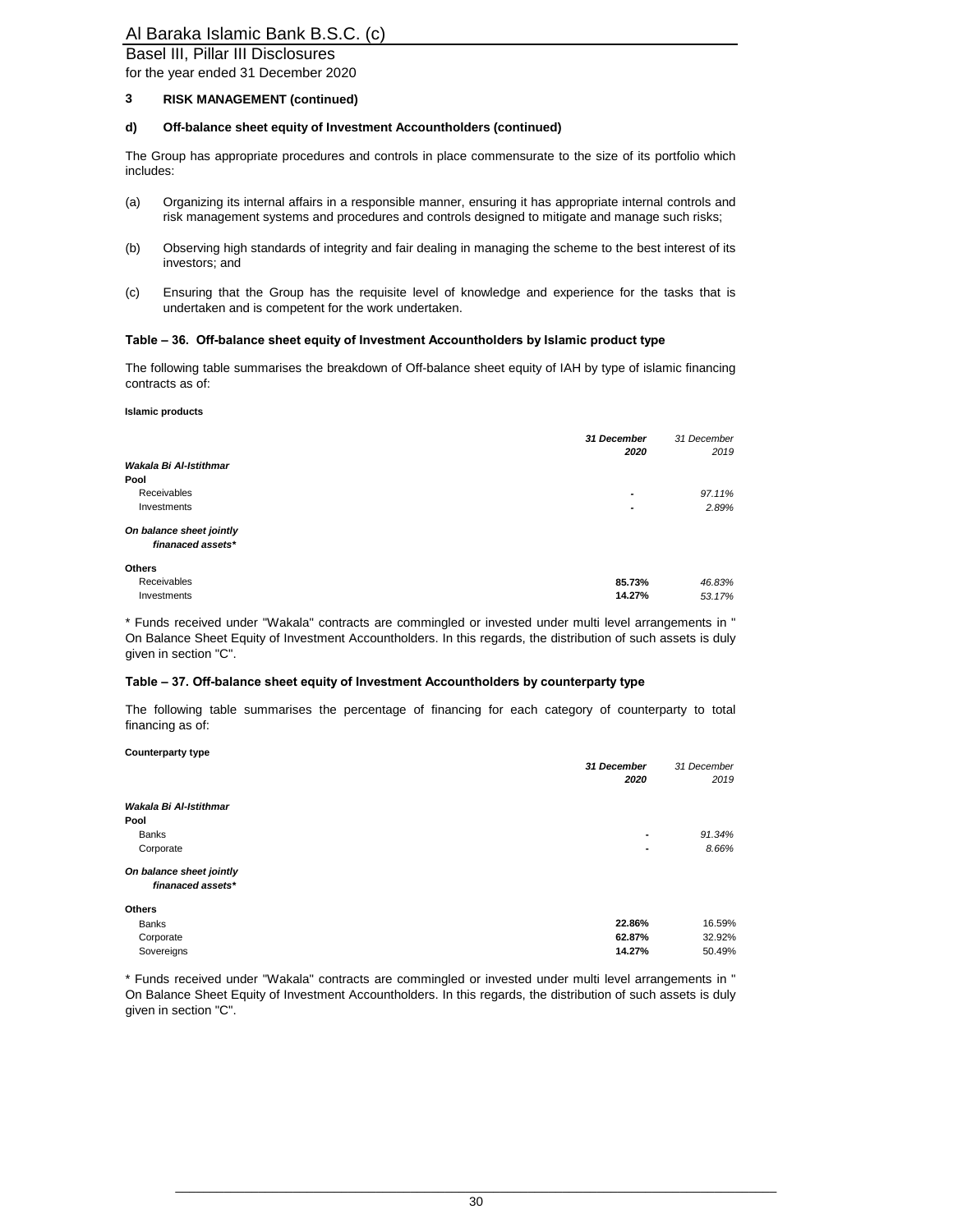Basel III, Pillar III Disclosures

for the year ended 31 December 2020

#### **3 RISK MANAGEMENT (continued)**

## **d) Off-balance sheet equity of Investment Accountholders (continued)**

#### **Table – 38. Off-balance sheet equity of Investment Accountholders by type of assets**

The following table summarises the types of assets in which the funds are invested and the actual allocation among various types of assets and the changes in the asset allocation for the period ended 31 December 2020:

|                          | Opening          |                  | Closing          |
|--------------------------|------------------|------------------|------------------|
|                          | actual           |                  | actual           |
|                          | allocation       | <b>Movement</b>  | allocation       |
|                          | <b>US\$ '000</b> | <b>US\$ '000</b> | <b>US\$ '000</b> |
| Wakala Bi Al-Istithmar   |                  |                  |                  |
| Pool                     |                  |                  |                  |
| Receivables              | 156,650          | (156, 650)       |                  |
| Investments              | 4,655            | (4, 655)         |                  |
|                          | 161,305          | (161, 305)       |                  |
| On balance sheet jointly |                  |                  |                  |
| finanaced assets         | 177,397          | 186,747          | 364,143          |
|                          | 177,397          | 186,747          | 364,143          |
| Others                   |                  |                  |                  |
| Receivables              | 142,262          | (5,904)          | 136,357          |
| Investments              | 161,509          | (138, 803)       | 22,705           |
|                          | 303,771          | (144, 707)       | 159,062          |
|                          | 642,473          | (119, 265)       | 523,205          |
|                          |                  |                  |                  |

The following table summarises the types of assets in which the funds are invested and the actual allocation among various types of assets and the changes in the asset allocation for the year ended 31 December 2019:

|                          | Opening<br>actual<br>allocation<br><b>US\$ '000</b> | Movement<br><b>US\$ '000</b> | Closing<br>actual<br>allocation<br><b>US\$ '000</b> |
|--------------------------|-----------------------------------------------------|------------------------------|-----------------------------------------------------|
| Wakala Bi Al-Istithmar   |                                                     |                              |                                                     |
| Pool                     |                                                     |                              |                                                     |
| Receivables              |                                                     | 156,650                      | 156,650                                             |
| Investments              |                                                     | 4,655                        | 4,655                                               |
|                          |                                                     | 161,304                      | 161,304                                             |
| On balance sheet jointly |                                                     |                              |                                                     |
| finanaced assets         | 325,763                                             | (148, 366)                   | 177,397                                             |
|                          | 325,763                                             | (148, 366)                   | 177,397                                             |
| Others                   |                                                     |                              |                                                     |
| Receivables              | 77,236                                              | 65,026                       | 142,262                                             |
| Investments              | 9,522                                               | 151,987                      | 161,509                                             |
|                          | 86,758                                              | 217,013                      | 303,771                                             |
|                          | 412,521                                             | 229,951                      | 642,472                                             |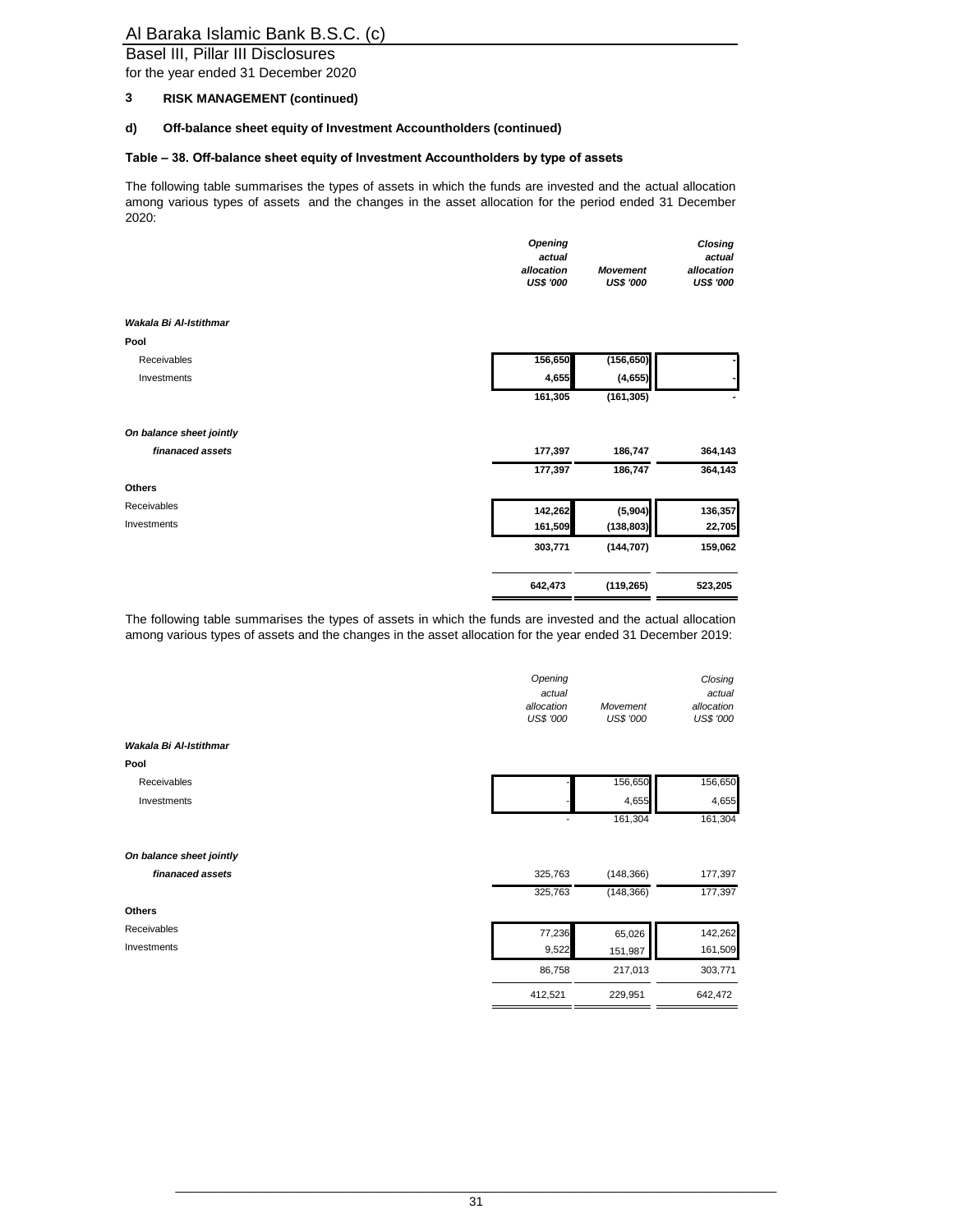## Basel III, Pillar III Disclosures

for the year ended 31 December 2020

#### **3 RISK MANAGEMENT (continued)**

#### **d) Off-balance sheet equity of Investment Accountholders (continued)**

#### **Table – 39. Off-balance sheet equity of Investment Accountholders historical returns**

The following table summarises the historical returns over the past five year:

|              | <b>December</b><br>2020 | December<br>2019<br><b>US\$ '000</b> | December<br>2018<br><b>US\$ '000</b> | December<br>2017<br><b>US\$ '000</b> | December<br>2016<br><b>US\$ '000</b> | December<br>2015<br><b>US\$ '000</b> |
|--------------|-------------------------|--------------------------------------|--------------------------------------|--------------------------------------|--------------------------------------|--------------------------------------|
|              | <b>US\$ '000</b>        |                                      |                                      |                                      |                                      |                                      |
| Gross Income | 17.153                  | 23.830                               | 1.175                                | 1.491                                | 1.810                                | 1.782                                |
| Mudarib Fee  | (3,821)                 | (11, 563)                            | 91                                   | 105                                  | 118                                  | 77                                   |

The Group's share of profit as a Mudarib for managing Off-balance sheet equity of Investment accountholders and their share of income is based on the terms and conditions of the related mudarib agreements. These mudarib agreements are done at the individual Counter party level.

#### **e) Liquidity risk**

Liquidity risk is the risk that the Group will be unable to meet its payment obligations when they fall due under normal and stress circumstances. To limit this risk, management has arranged diversified funding sources, manages assets with liquidity in mind, and monitors liquidity on regular basis. The liquidity management policy at a minimum includes the following:

- a. Provide clear guidance on the composition and role of the asset/liability committee or such other committee or department responsible for managing liquidity.
- b. Establish approval processes to ensure adherence to liquidity risk management processes.
- c. Require periodic calculations to determine the extent to which the segments are funding long-term assets with short-term liabilities.
- d. Establish liquidity ratio benchmarks, e.g. parameters for the funding of long-term assets with short-term liabilities to guide liquidity management and the method for computing liquidity indicators.
- e. Establish limits on the degree of concentrations that are deemed acceptable. This should:
- i) Ensure diversification of funding by origin and term structure by, for example, guarding against concentration by individuals or groups of depositors, types of deposit instruments, market sources of deposit, geographical sources, term to maturity, and deposit currencies. Where concentrations occur, the segments manage their assets and liquidity profile to mitigate the risk; and
- ii) Set procedures for the orderly restoration of the liquidity position in the event of loss of funding where such concentrations are unavoidable. In addition, the segments conduct an impact analysis on its dependency on any such concentrations.
- f. Provide for periodic review of the deposit structure. The review should include the volume and trend of various types of deposits offered, maturity distributions of time deposits, profit rate paid on each type of deposit, prevailing market profit rate, limits on large time deposits, public funds, and non-resident